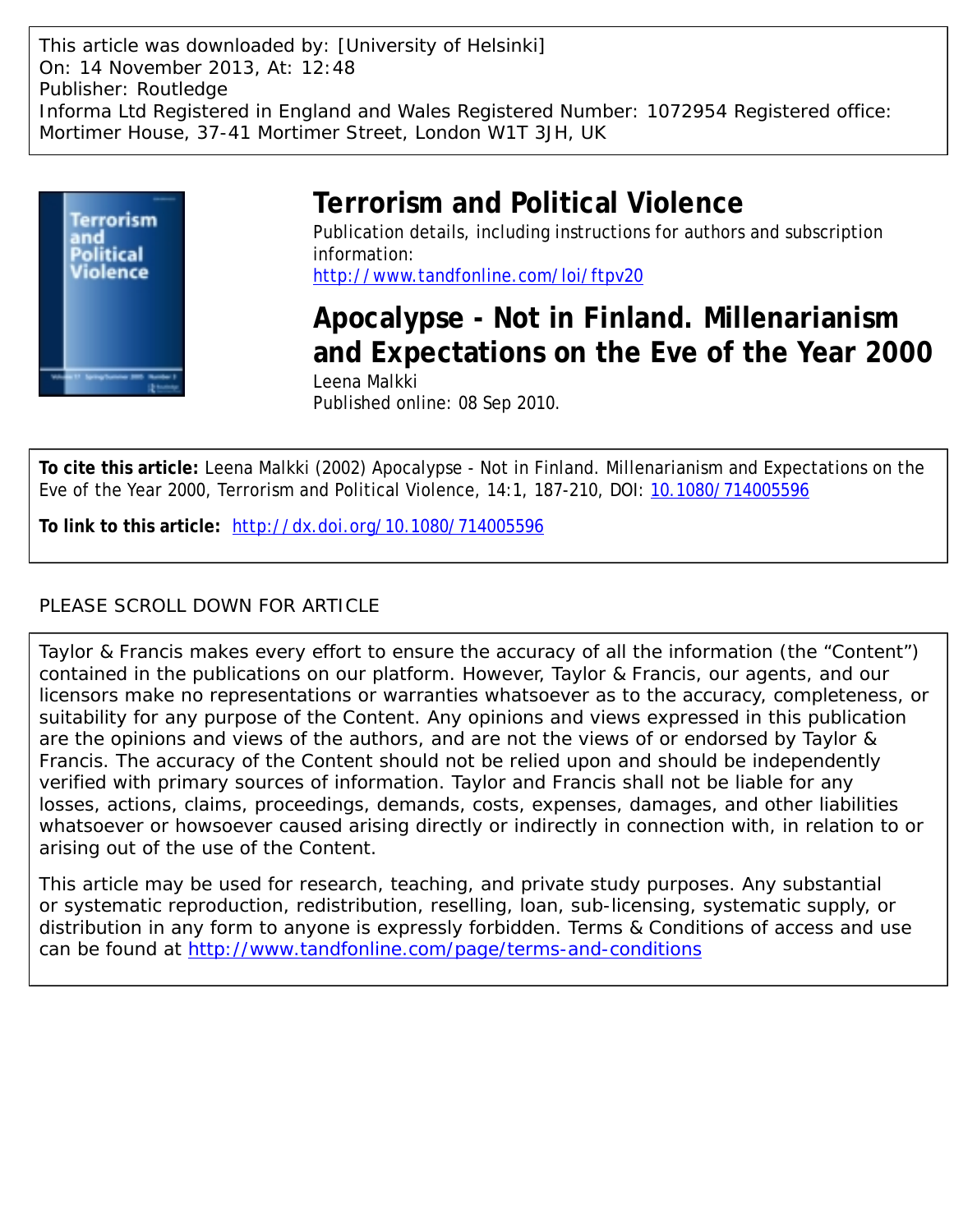# Apocalypse – Not in Finland. Millenarianism and Expectations on the Eve of the Year 2000

# LEENA MALKKI

Purely from the Finnish perspective, it seems silly that someone should write an article on what was expected to happen in Finland at the turn of the millennium in terms of radical religious or political activities. Yes, there was anxiety in the air at the time, but it was mainly due to the possible implications of the Y2K problem with the computers. It was known that there existed some groups who believed in some kind of conspiracy theory or the imminence of doomsday, but for most they seemed very distant, something that could only happen in America – or in Jerusalem for that matter.

Without claiming that Finland is the only or even foremost place where not much was expected to happen at the turn of the millennium in terms of radical actions, it is, however, a good case study to look at as a balance to the concerns and threats perceived in some other countries. Finland exemplifies a country where millenarianism is quite alien to the mainstream culture and radical groups holding millenarian beliefs are practically non-existent.

In this article, the perceptions related to millenarianism and the turn of the millennium in Finland are approached from two different angles. In the first part, a historical look will be taken at the manifestations and role of millenarian themes in Finland. The main focus will be on the religious movements holding millenarian or apocalyptic beliefs. In addition to this, the state of the radical right and the New World Order (NWO) conspiracy theories is briefly discussed, since the latter has been identified as the second driving force of millennial violence (e.g. in the *Project Megiddo*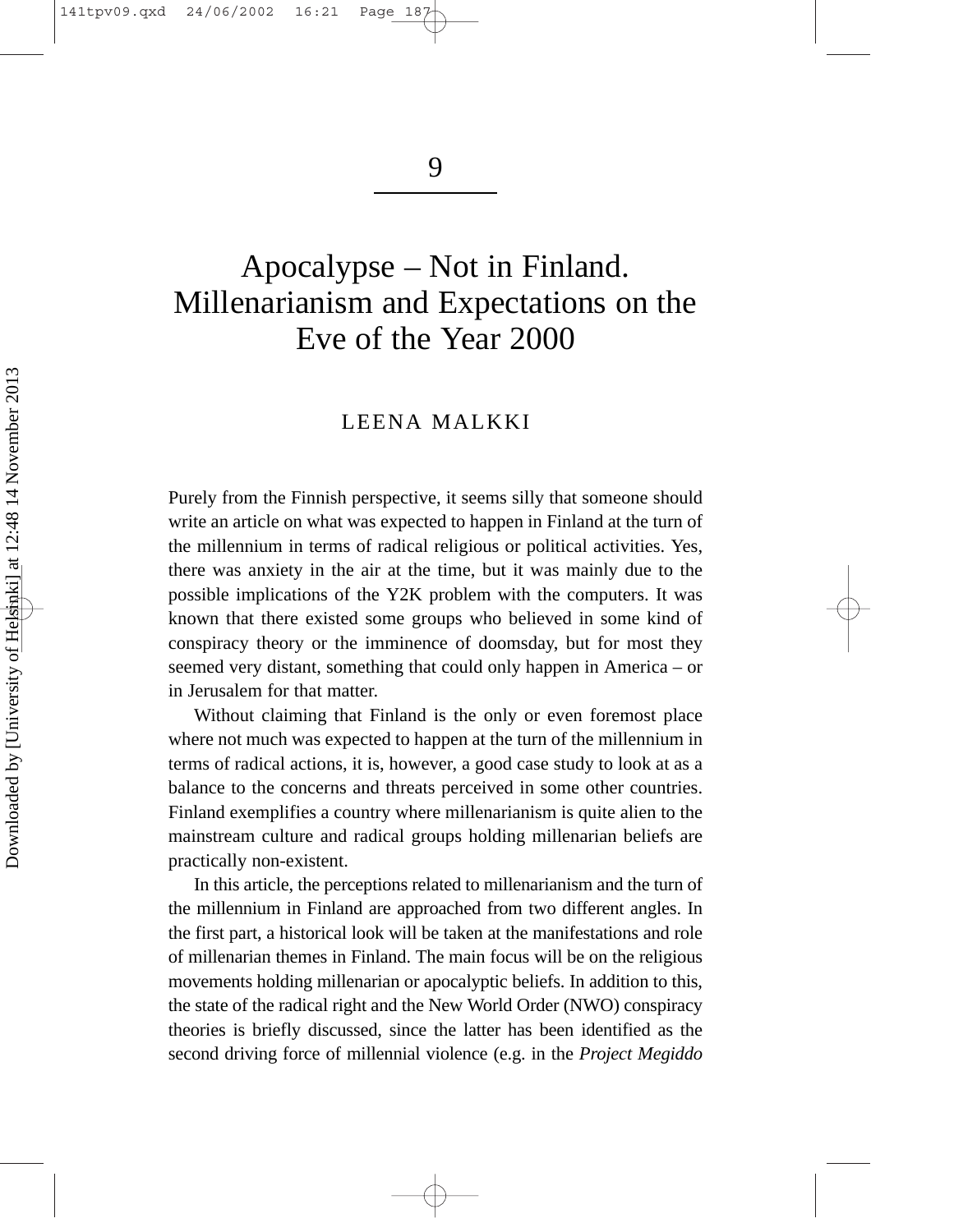Report). To put these phenomena into context, readers will be introduced to key traits of the Finnish religious and political scene.

The second part of the article concentrates on the fears and expectations related to the turn of the millennium in Finland. In this part, the focus will be on the expectations and fears of the public at large and the preparations and assumptions of security officials. Public opinion and discussion is analyzed by examining two opinion polls on the fears and expectations related to the approaching year 2000 and newspaper articles published in the last three months of the year 1999. After that, views and preparations of the security officials are discussed, relying mainly on interviews conducted by the author. Along the way, suggestions are made on why millenarian excitement and anti-state political extremism have not found resonance in Finland.

#### **Millenarianism in the Religious and Political Scene in Finland**

In the *Project Megiddo* report it is stated that 'religious motivation and the NWO conspiracy theory are the two driving forces behind the potential for millennial violence'. These are the areas which will be examined below to get a view on the situation in Finland with regard to those ideas commonly linked to millenarianism. Before turning to that, however, a brief introduction to the key traits of the Finnish religious scene is necessary.

#### *Religion in Finland*

The religious scene in Finland is characterized by the dominance of the Finnish Evangelical Lutheran Church, even though the percentage of the population belonging to it has been slowly declining for decades. At the end of 1999, 85.3 per cent of the population belonged to the Evangelical Lutheran Church, while only 2.1 per cent were members of other registered communities, and 12.6 per cent of the population remained outside registered communities. However, the biggest group among these non-registered communities is the Pentecostal congregations, which have roughly 50,000 members which represent approximately one per cent of the population, making it almost equal in size with the second largest registered community, the Orthodox Church, which has about 55,000 members.<sup>1</sup>

The dominance of the Evangelical Lutheran Church can be understood in the light of its role in the past. In the sixteenth century, the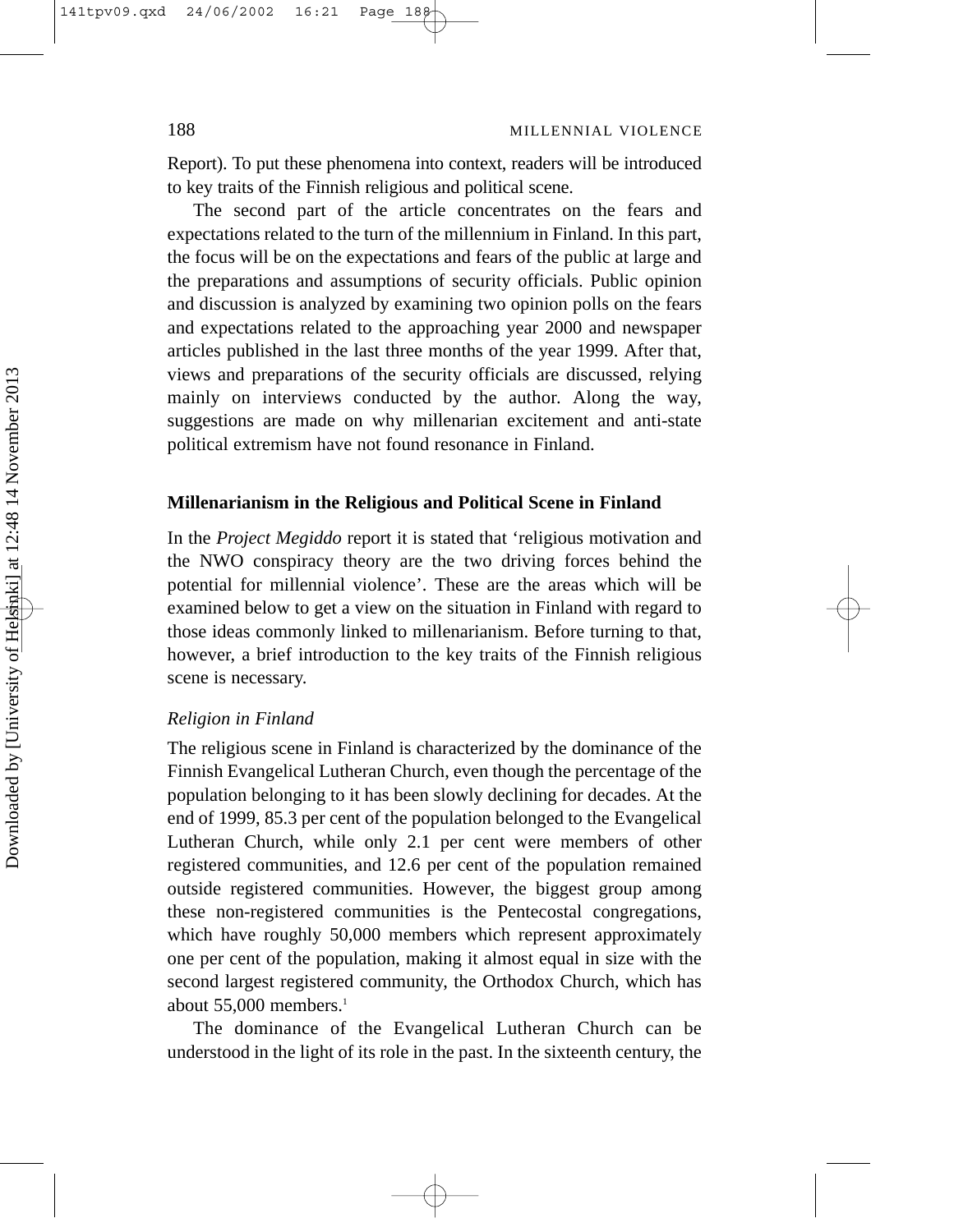Lutheran church was declared the state church of Sweden and thus also of Finland, which was at that time part of Sweden. When Finland became an autonomous Grand Duchy of Russia in 1809, the old Swedish laws were retained and thus the Evangelical Lutheran Church maintained its position as the state church. By allowing this, the tsar of Russia hoped to win the loyalty of his new subjects (especially the aristocracy and the clergy). The Lutheran priests were seen as key figures in maintaining order and building loyalty towards the new rulers.

In 1889, the Non-Conformity Act was passed, which meant that other Protestant churches were given an official position. Until that date, everyone had to belong to either the Lutheran or the Orthodox Church. After Finland got its independence in 1917, the state assumed a neutral attitude toward religion. The Constitution of the new republic passed in 1919 and the Law on Freedom of Religion which came into force in 1923, granted the right to found and belong to religious denominations or to remain outside of any religious affiliation. However, freedom of religion did not lead instantly to any massive withdrawal from the Church.

Even though the Evangelical Lutheran Church no longer has the position it used to – especially after the numerous changes that took place in the church–state relationship during the 1990s – it is still not just 'any other church'. To give a few examples, the opening and closing ceremonies of the Parliament still include Evangelical Lutheran church services, religion remains part of the curriculum in the public schools for the members of the church and the state recognizes the marriage solemnized by the church.

However, this is just one side of the story. According to a survey conducted by the Research Institute of the Evangelical Lutheran Church of Finland in 1999, $2$  only 8 per cent of the population attend church services at least once a month and some 47 per cent of those interviewed said that they believe in God as taught by Christianity.<sup>3</sup> Beside the strong institutional position of the Evangelical Lutheran Church, two other tendencies must be noted: a strong tradition of secularization and an increasing individualization of religiosity. For many Finns, being a Christian or Lutheran is more a cultural than religious identity, and means primarily that they have been baptized and belong to the Evangelical Lutheran Church.4 Moreover, the Evangelical Lutheran Church cannot be considered very coherent since it includes various religious streams and movements. Partly as a legacy of nationalist ideas and a response to criticism in the nineteenth century, the church prefers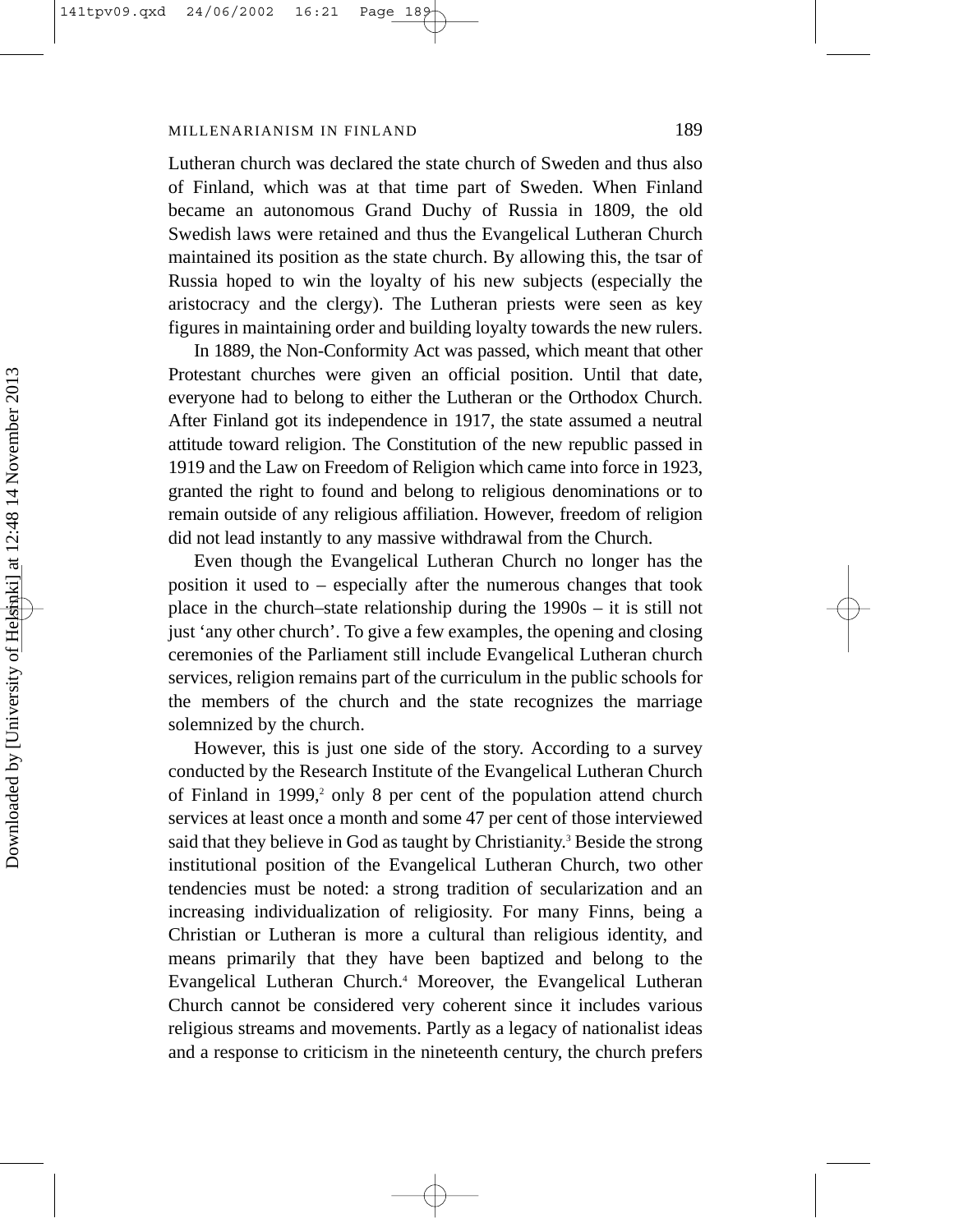to be seen as a 'folk church'5 open to every Finn, and has a tolerant and open-minded attitude towards various kinds of views. This can be seen clearly in what has happened with revivalist movements that appeared in the eighteenth and nineteenth centuries (the most crucial of them being Pietism, Laestadianism, Evangelicalism and Supplicationism). While they originally arose as a protest against the official church and secularization, most of them stayed within the church and nowadays, in the Church's view, form an integral and enriching part of parish life.<sup>6</sup>

In the shadow of the Evangelical Lutheran Church there is an increasing number of other religious communities in Finland, ranging from Jehovah's Witnesses, Theosophy and the Salvation Army, which found their way to Finland around the turn of the twentieth century, to more recent phenomena such as Scientology, Wicca, Devil Worship and various kinds of New Age movements. These other religious movements are typically marginal, with few followers. They cannot be considered oppositional in any meaningful sense of the word since they are not directly opposed to the Evangelical Lutheran Church or the state. Instead, it is more apt to describe themselves as alternative religious movements.<sup>7</sup>

#### *Millenarian Religiosity*

Millenarian religiosity has always been a relatively marginal phenomenon in Finland. Millenarian thoughts are not among the core elements of Finnish religiosity and culture since they are quite alien to the mainstream Evangelical Lutheranism. This is not to say that we are dealing with a phenomenon which is totally unfamiliar to Finnish culture. With the concise history of Finnish millenarianism and apocalypticism still waiting to be written, I will limit myself to a few examples of Finnish religious movements colored with the belief in the imminence of the end times.<sup>8</sup>

Perhaps the most dramatic case of millenarianism in the area of Finland was that of the Old Believers (also called Raskolniks) in the late seventeenth century. The Old Believers were in fact mainly concentrated in Russia, but they had also spread to the Swedish part of Karelia. They came into conflict with the authorities because they refused to accept the reforms to liturgical texts ordered by the patriarch of Moscow (Nikon). When pursued by the military, thousands of Old Believers committed suicide by locking themselves up in their hiding places in the forest and setting themselves on fire.<sup>9</sup>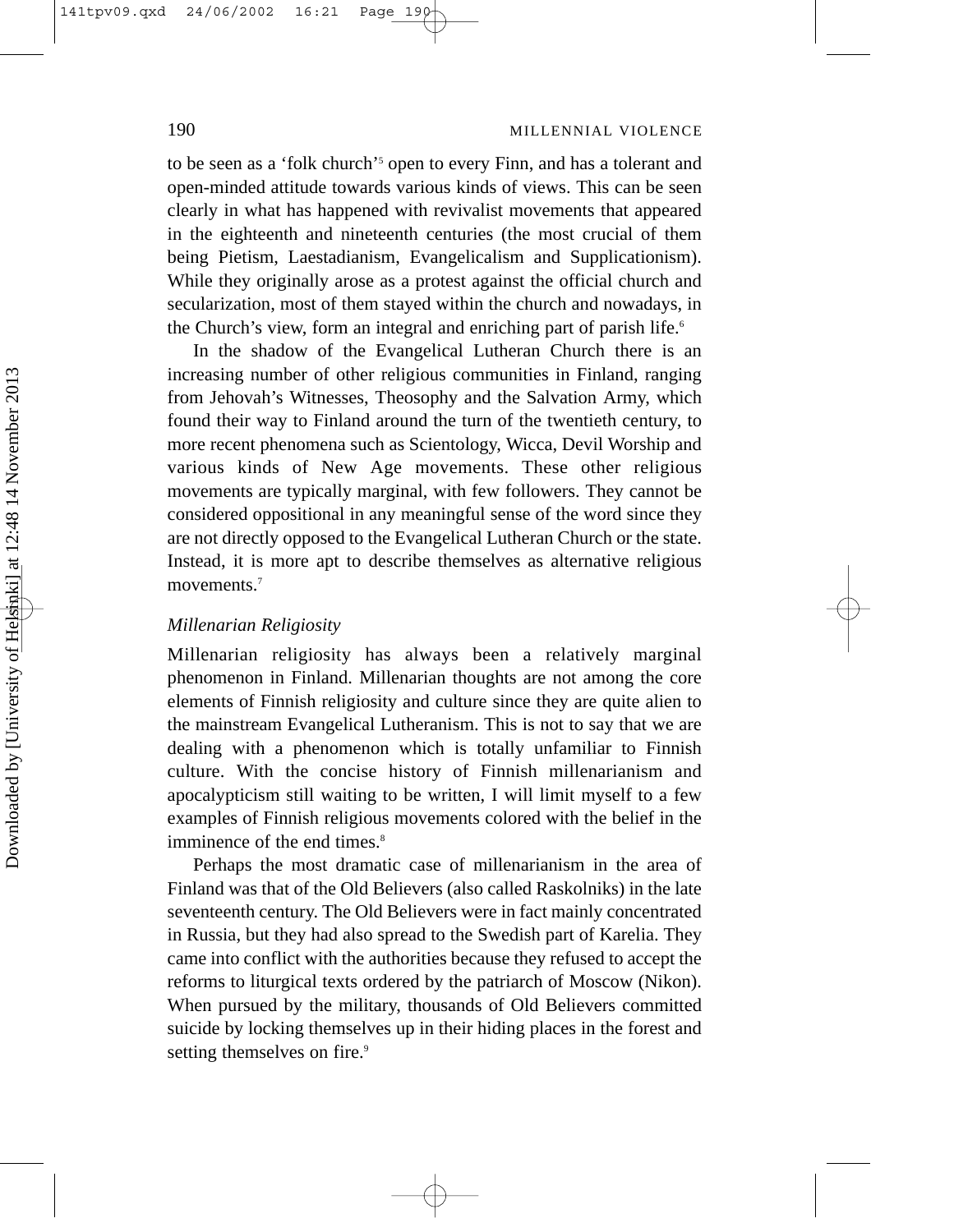# 141tpv09.qxd 24/06/2002 16:21 Page 191

## MILLENARIANISM IN FINLAND 191

Among the revivalist movements that arose in the eighteenth and nineteenth centuries under, e.g., Pietist influences, one can find some apocalyptic and millenarian traits. These movements were mostly quite moderate, but there were also a few more radical groups. As far as the early twentieth century is concerned, the 1920s and 1930s witnessed the high period of Finnish millenarianism. Following the bloody and traumatic civil war in 1918 and the economic hardships of the time, many millenarian movements appeared in Finland and in the Finnishspeaking areas in Sweden. They were characteristically small and local. The Secret Police (established in 1919) followed up religious activities that might endanger the social peace, especially looking at religious persons and movements holding communist or anti-state opinions.10 Even though most of the movements did not pose any significant danger to internal security, there were some groups which caused problems to authorities. The most notable movements of that time were those formed around Ida Maria Åkerblom, Toivo Korpela, Adam Härkönen and Alma Maria Kartano.

The Åkerblom movement came into existence when a young woman named Ida Maria Åkerblom assumed a role of a preacher and prophet in 1917.11 Her personality, together with the abovementioned external conditions, attracted a lot of people to the meetings in western Finland, and in the early years, in southern Finland. Åkerblom was believed to communicate direct revelations from God; through her activities God was said to be collecting a group to work on His behalf against the forces of evil. In fulfilling Åkerblom's mission it was thought to be justified to use any means necessary. The main task of the group's members was to win other people for God before the return of Jesus, which they believed was likely to happen soon. Despite many confrontations with the Church, the movement remained loyal to it, for example never questioning the importance of the sacraments.

The heartland of the movement was the area around Kokkola and Teerijärvi in western Finland, where it gained ground in the early 1920s in particular. Rumours about suspicious activities by the movement spread and caused irritation and concern among the local clergy and non-religious people. This resulted in a growing determination to remove the movement from the area. Efforts to do this led to riots and a series of trials where the leaders of the Åkerblom movement were charged first with various incidents of disturbance and later with using false witnesses to rehabilitate the leaders. Åkerblom and her followers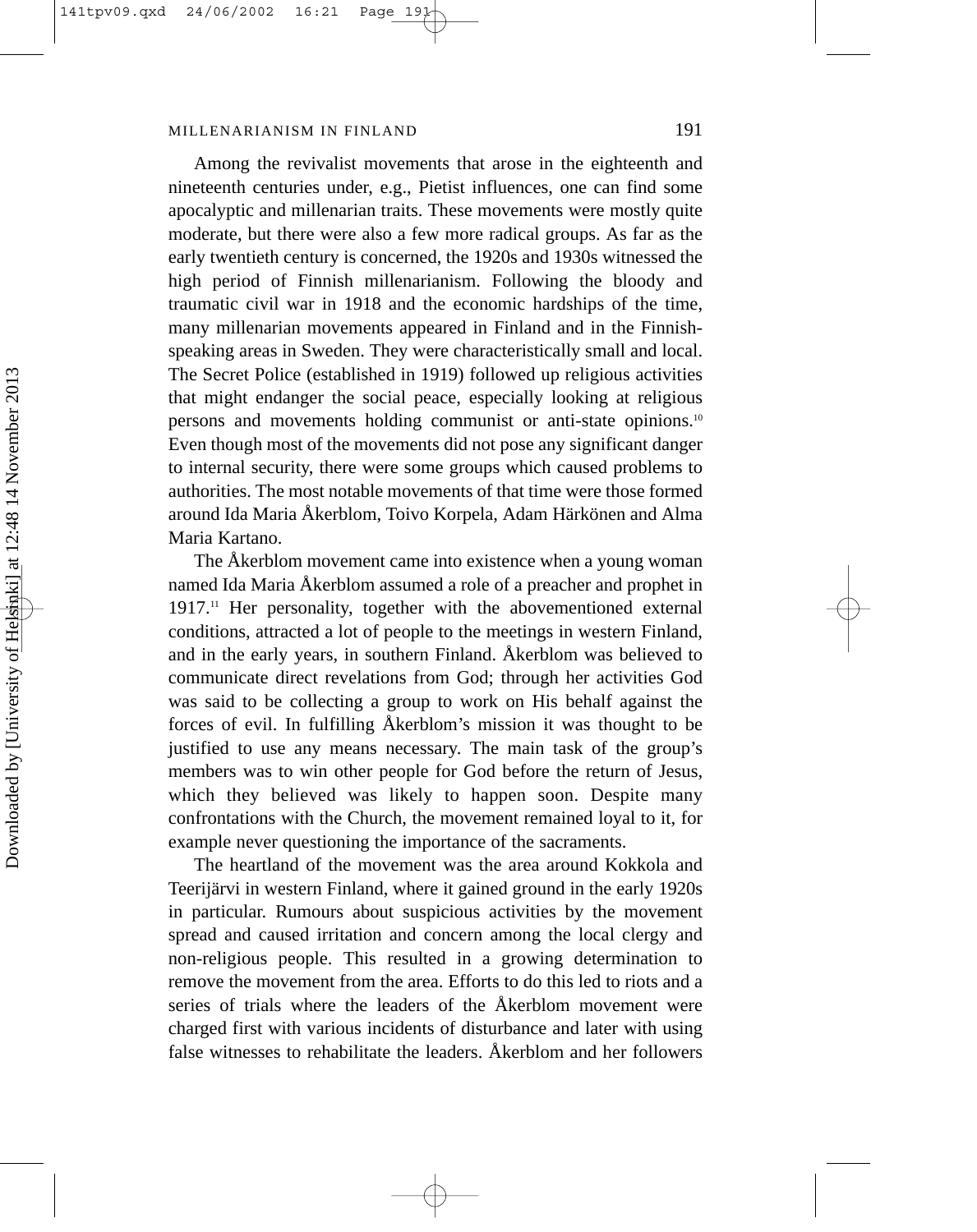were defeated in the trials which, combined with constant persecution and economic difficulties, led the whole group of about 200 people to sell all their belongings and leave for an obscure destination (hinted to be Palestine). The journey stopped, however, at Helsinki where the movement was caught up in a further litigation. When it became clear that even more court cases awaited them in Kokkola, the leaders saw it necessary to eliminate the local governor. The unsuccessful murder attempt led to yet new trials where the leaders were sentenced to long periods of imprisonment in 1927. This did not, contrary to what was expected, lead to the instant dissolution of the movement. In 1932, just before Åkerblom was released from prison, another sleeping preacher appeared and the movement split into two groups. After being released, Åkerblom never managed to assume her role as preacher again. However, the dissolution of her group happened very slowly. This has been explained in part by strict internal control and the fear of new disclosures.

Another revival movement that gave concern for the authorities was the Korpela movement in the Finnish-speaking areas of Sweden. The movement was initially formed around Toivo Korpela, a self-proclaimed Laestadian preacher from central Finland. After being rejected by his own community he travelled to northern Finland to preach in the late 1920s. He found supporters mostly in the Tornio River valley. When Korpela stopped making preaching journeys in the mid-1930s, the movement survived and its content was shaped by its other leading figures. They preached that the new Finnish Old Testament translation brought to use in 1934 was 'the abomination that maketh desolation' predicted in the book of Daniel. It was also told that the last 1,335 days of the world had begun and that there would be an Ark that would take 666 true believers to Palestine, which would appear a year after the two leading figures who had claimed to be the prophets had been taken into heaven. The dogma kept on changing and it was later proclaimed that the Ark would not be an actual vessel, but referred to the spirit of Christ that had been granted to the Korpelians. One of the leading figures began to see himself as the representative of Christ, and thus able to forgive people their sins. He exonerated the Korpelians from sins such as drinking and lewd sexuality. The movement saw its decline in the late 1930s with the Korpela trials, during which 60 Korpelians were given prison sentences on account of immoral behaviour. The leading figures ended up in a mental hospital or prison.<sup>12</sup>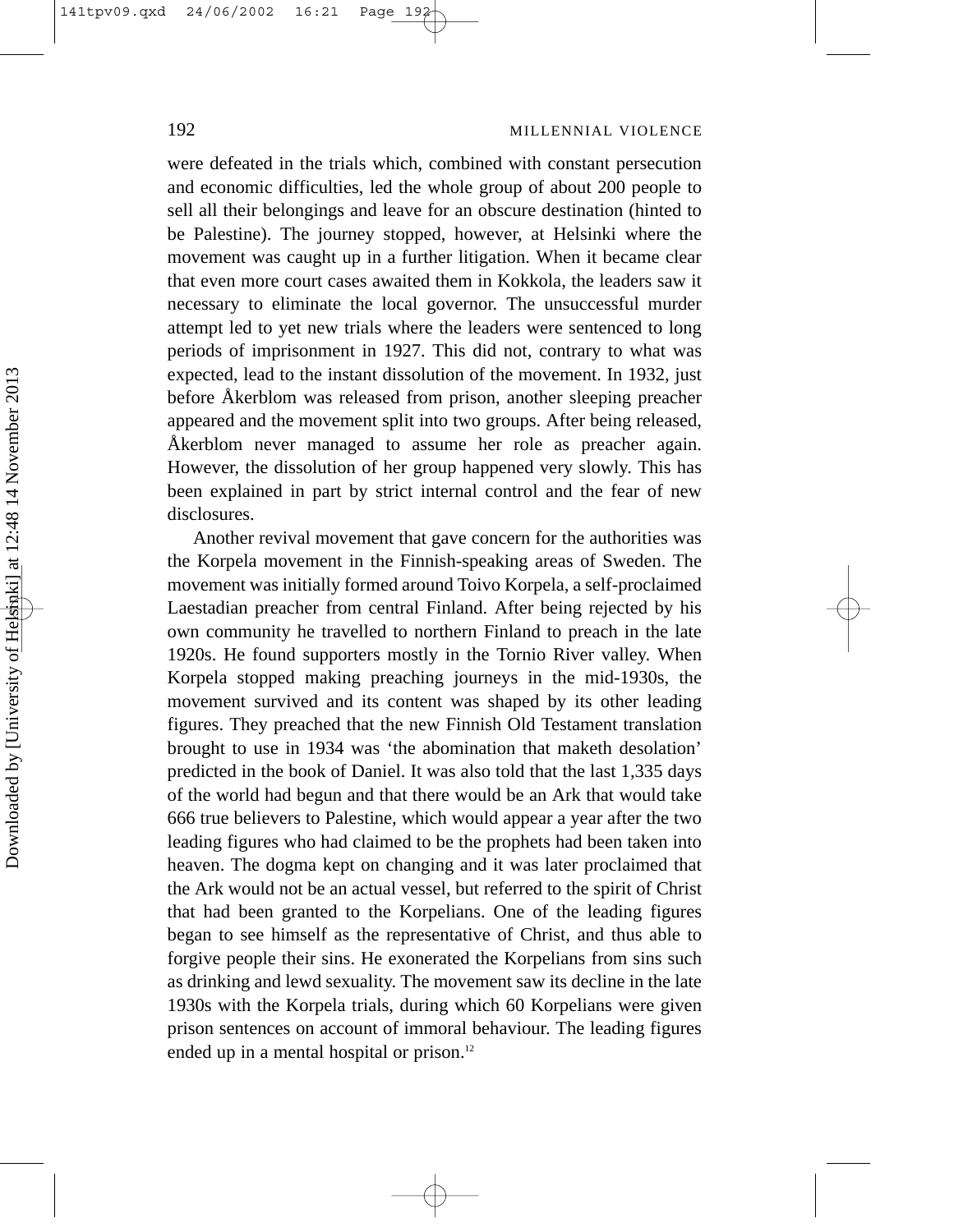Two other famous movements at that time formed around Adam Härkönen and Alma Maria Kartano. Härkönen was a trance preacher in the years 1919–29. Later, during the Interim Peace between the Winter War of 1939–40 and the Continuation War (1941–44), he preached in March 1941 that there would shortly be a new war and that 9,000 of the soldiers who died during the Winter War were in heaven, while the rest of them were in hell. He also saw several visions of the end times. As result of his activities, a movement carrying his name (in Finnish *härkösläisyys*) emerged in Kainuu in northern Finland. Härkönen attracted thousands of followers. However, the movement began to fade in the late 1940s when Härkönen was revealed to be a false prophet. Nowadays the movement has a couple of hundred members around Kainuu.<sup>13</sup>

Alma Maria Kartano was one of the trance preachers initiated by Härkönen, but they argued and she went her own way. She began to preach actively in the mid-1920s. The central theme of her teachings was the imminence of the end times and the importance of keeping a distance from the 'carefree' world. At its high point, the movement (*kartanolaisuus*) had about 100 members, but many more people gathered at the meetings, which were held in different parts of Finland. The movement attracted a fair amount of attention – curiosity because of its child preachers and, in the 1930s and 1950s, a lot of negative publicity due to court cases over the rough treatment of these child preachers. Nowadays there are few people following the teachings of Kartano and they are integrated into local congregations.<sup>14</sup>

If millenarianism has always been a marginal phenomenon in Finland, after the Second World War it almost ceased to exist. The movements that appeared in the decades prior to the war have lost almost all of their vigour. According to one of the leading scholars of religiosity in Finland, Harri Heino, people are now, with the individualization of religion, concerned mainly about their personal ends in the world, for example, their own or their neighbour's death.15

There are still some local groups which hold apocalyptic beliefs, but they are tiny and attract little attention. One of them is a small movement known by the names *Lasarus-veljet* (the Lazarus Brothers) and *Kristus-kirkko* (Christ Church). The movement has its origins in the spiritual revival among the Finns in Israel in 1972. A couple of years later, after returning home, a small group of them began to publish magazines and books, and established their own unregistered church.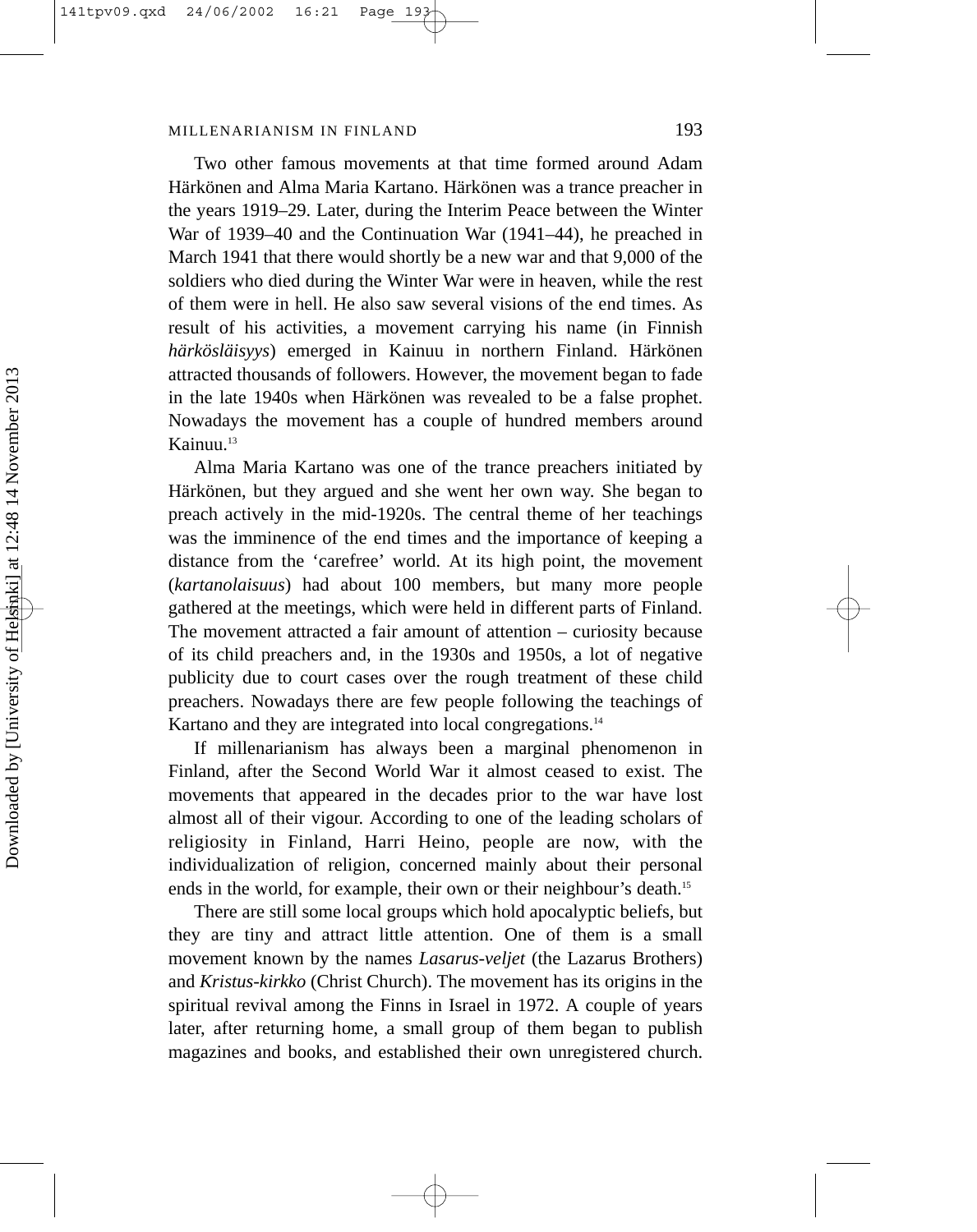There are some 100 members, and the core group lives in a community in Säkylä in south-western Finland. However, their publications reach a considerably larger audience. As for their dogma, they emphasize the importance of conversion and sanctification, and consider the Lutheran and other traditional churches to be secularized and heretical. They believe that the second coming of Christ and the thousand-year kingdom are near and fear that with the End of Days approaching, a bigger and more solid 'world church' will emerge.<sup>16</sup> This group seems to concentrate mostly on preaching and shows no signs of radical action.

Another direction where one might look for millenarian traits in present-day Finland is the Satanist scene. The reason for this is that there was one suicide attempt and one successful suicide around the turn of the millennium by persons known to hold Satanist beliefs. However, it remains unclear if they were related to any kind of millenarian beliefs at  $all.<sup>17</sup>$ 

Satanists and devil worshippers attracted much attention in Finland during the late 1990s, mostly due to a brutal murder in southern Finland in 1998 and several disturbances of graves. The Satanist scene is quite heterogeneous, ranging from adolescent Satanism to Laveyan Satanists and devil worshippers.<sup>18</sup>

There is no study exploring millenarianism among Finnish Satanists in detail. However, some remarks can be made based on the interviews that Merja Hermonen conducted with the Satanists in Finland during the 1990s. In her interviews it came out that the theme of the end times is perceived as interesting by many Satanists, especially in iconographical terms. However, millenarian thoughts do not characterize the Satanist scene as a whole. Instead, to the extent that millenarian beliefs can be found among the Satanists, it is mostly in the thoughts of single individuals, especially among the Black Metal Satanists and some criminal Satanists who were imprisoned at the time of the interview. Some of those holding millenarian beliefs saw the year 2000 as somehow special in this context, while others did not link their beliefs related to the end times with this particular date. When it comes to Satanists who do not hold any explicit millenarian thoughts, the turn of the millennium did provoke some nervousness because it was felt that one can never be sure what could happen. All in all, the role of millenarian thoughts cannot be considered central to the Finnish Satanist scene.19

Around the turn of the millennium, there were few signs of any kind of millenarian excitement in any religious group in the country let alone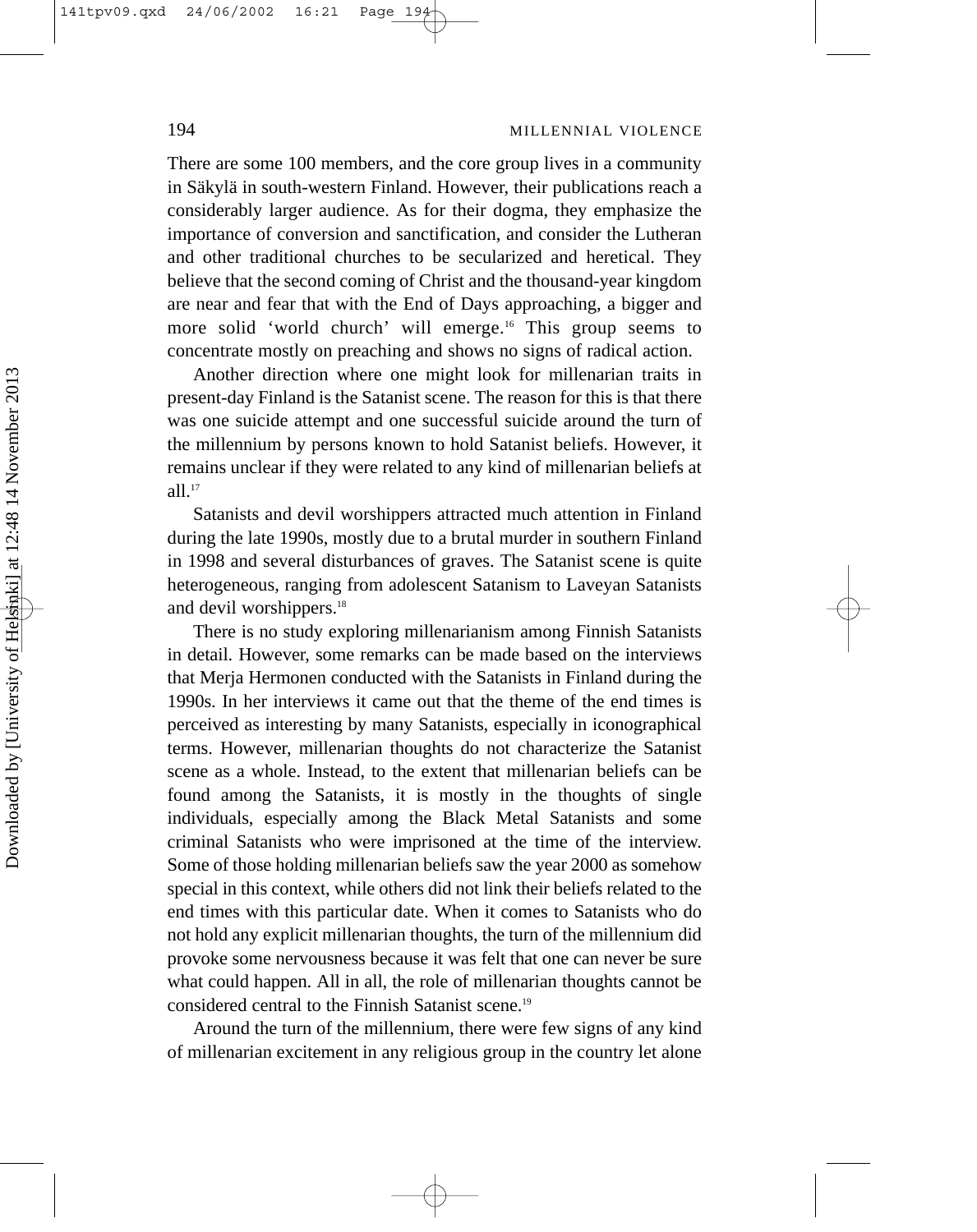any group that would fit to the characterization of a cult prone to violence suggested in the *Project Megiddo* report.20 In this light, the possibility of radical action committed by religious believers at the turn of the millennium was minimal at best.

In the following, the state of the other idea mentioned as a driving force behind the potential for radical millenarian action in *Project Megiddo* – the New World Order conspiracy theory – will be considered.

#### *Millenarianism in Politics*

In a newspaper article dealing with the preparations for the possible acts by the doomsday cults in the US and Israel, it was stated that 'In the US it is also possible that people believe that the UN will seize power at the turn of the millennium and take away the civil rights of Americans.'21 Between the lines one can read that the author of the article considered these kinds of conspiracy theories to be alien to Finnish culture – and the implication is quite correct. While White Power ideology, together with the idea of the Zionist Occupation Government (ZOG), has found its way to Finland,<sup>22</sup> conspiracy theories do not play a notable role in the ideology and action of any group.

There are clearly numerous differences between American and Finnish society and thus to explain adequately why conspiracy theories like the New World Order have found ground in the US but not in Finland is beyond the scope of this article. Instead, the discussion will be limited to bringing to the fore some features of nationalism, the radical right and attitudes towards the state in Finland which may explain in part why fierce opposition towards the power of the state and intermixing religious and political themes are quite foreign to Finnish political culture.

In the 1990s, the most important items on the agenda of the radical right, radical nationalist and racist organizations were relations with Russia, immigrants and membership of the European Union. Many of these organizations hold a critical attitude towards the old relationship with the Soviet Union. The collapse of the Soviet Union aroused many traditional anti-Russian feelings and themes, one of them being the Karelian question, that is, demands for returning the areas in Karelia that were ceded to the Soviet Union in the Peace of Moscow after the Second World War. The question of immigration rose to prominence especially following the arrival of Somali refugees in the early 1990s which, together with increasing immigration from other countries, multiplied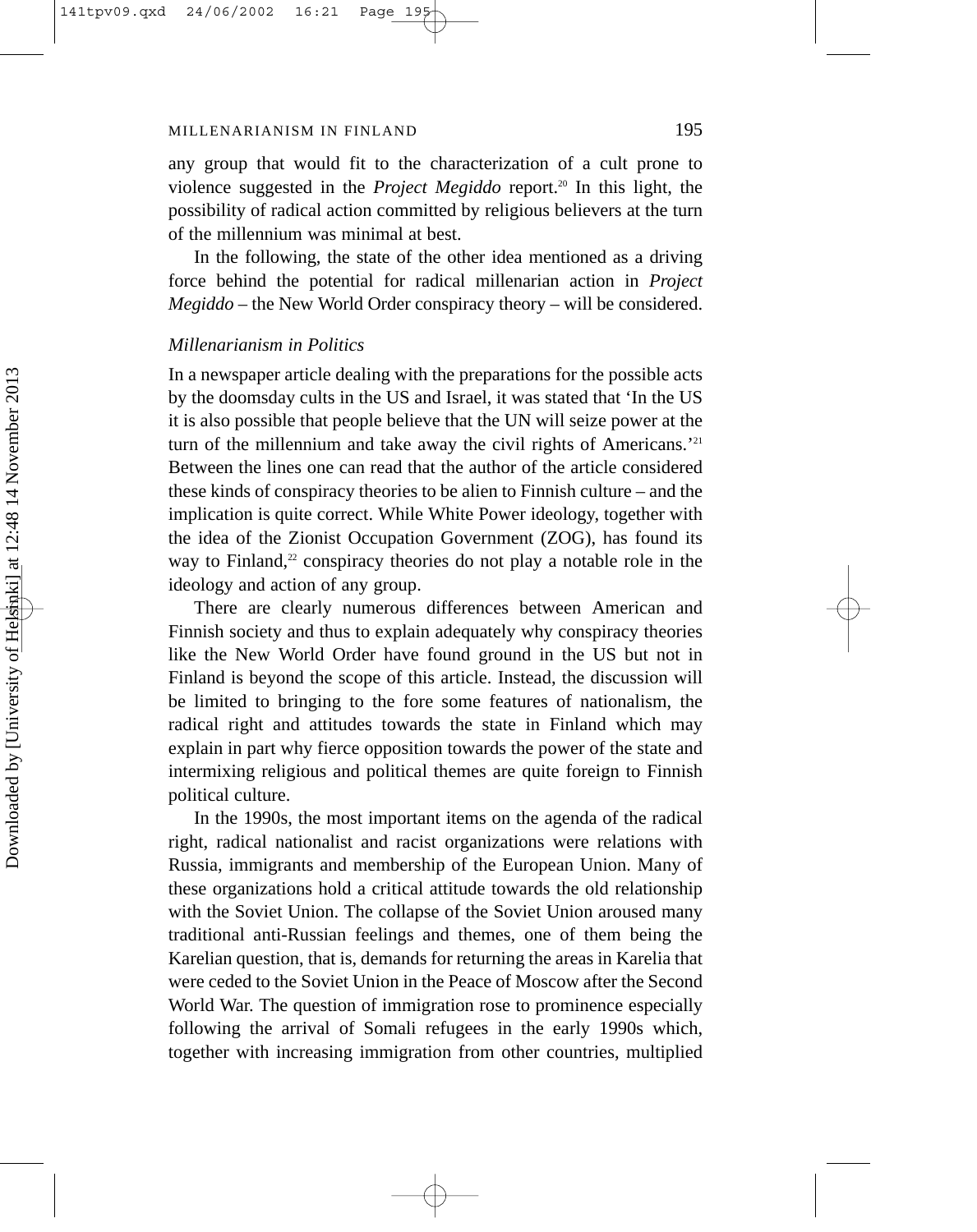the number of foreigners living in Finland. To put this into the context, it must be added that the foreign citizens still represent less than two per cent of the Finnish population. Opposition to membership of the European Union has also been quite common in nationalist circles.<sup>23</sup> Fear of sacrificing Finland's sovereignty, as well as Finnish national identity and culture, is clearly present in the nationalist and rightist discussion, especially in the anti-EU arguments.

The new radical right is an almost negligible phenomenon in Finland. This is somewhat surprising given that the situation in Finland in the 1990s – deep recession combined with an increasing number of foreigners moving to the country – had many characteristics commonly identified as factors helping the radical right movements to gain ground.

A look at the country's history makes the minuscule scale of the new radical right both more understandable and more surprising. The extreme right has not always been a marginal phenomenon. Fascist ideology had a relatively strong foothold in the 1920s and 1930s.<sup>24</sup> In theory, this tradition could give a good and solid ground for new radical right movements. However, things have not turned out that way in Finland. The story of fascist organizations came to an end after the Second World War, when they were forbidden following the peace treaties of Moscow and Paris. This ban was in force until 1991. In the postwar era, the political right has had a very negative connotation. Being labelled right-wing was not desired by any political organization because it implied opposition to President Urho Kekkonen, good relations with the Soviet Union, and the basic interests of the Finnish state. Even with Kekkonen and the Soviet Union gone, the negative attitude towards the extreme right is still largely in place. On the other hand, the 'supply side' of the radical right ideologists has also so far been quite negligible, and no leader comparable to such personalities as Le Pen or Haider has appeared in Finland.<sup>25</sup>

All in all, the radical right scene in Finland is very fragmented and consists mostly of very small local groups.26 There is no extreme rightwing party that has gained any success worth mentioning, be it in electoral support, number of members or even publicity, even though the Finnish multi-party system provides a proportional vote and strongly personalized electoral campaigns, which make it relatively easy for newcomers to gain parliamentary seats. In fact, some attempts to form a party have stalled due to the difficulty of getting the required 5,000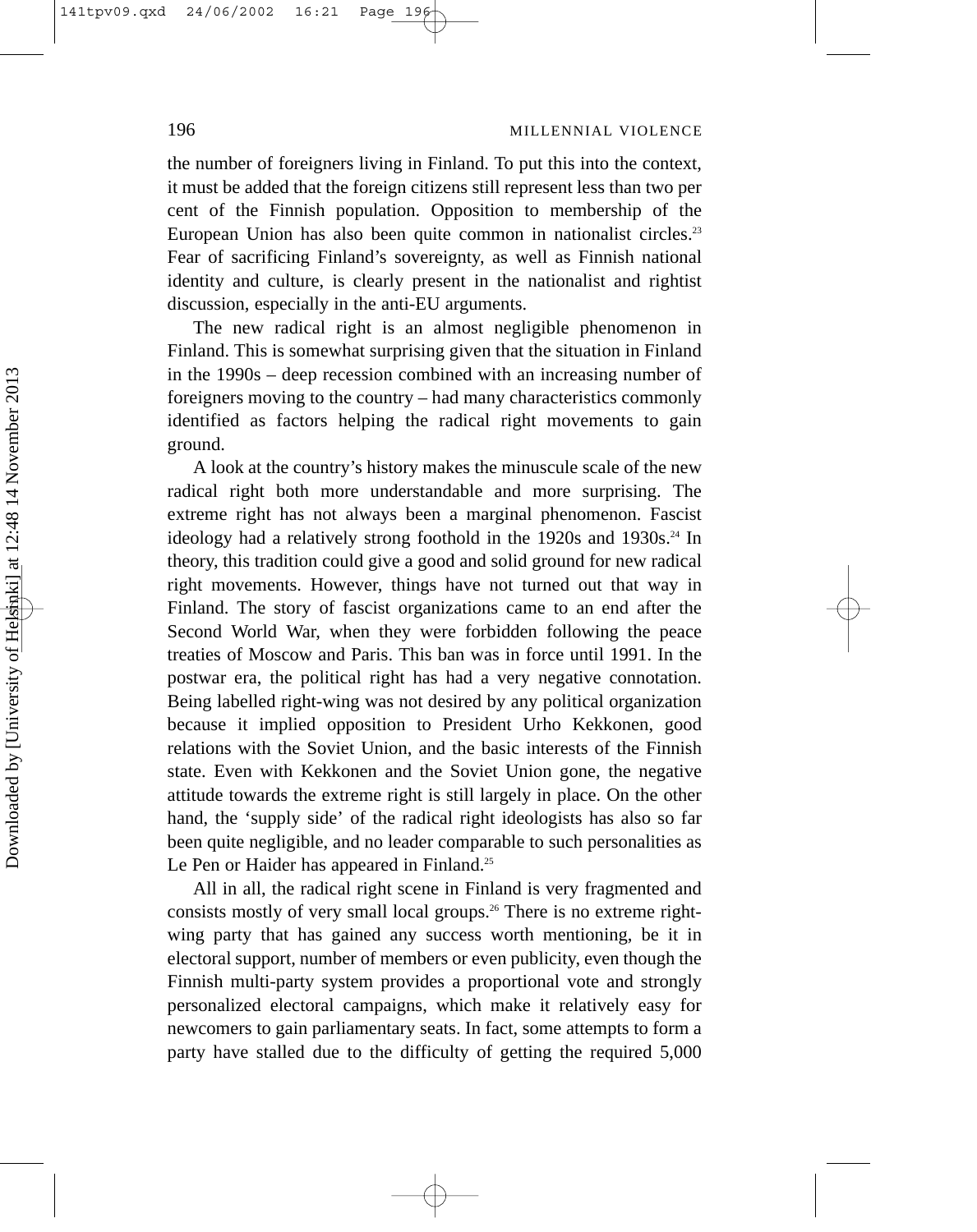141tpv09.qxd 24/06/2002 16:21 Page 197

signatures for party registration.<sup>27</sup> The extra-parliamentary activities of the radical right have been very small-scale, too. The organizations and individuals on the scene have not gained much following or public attention.28 Some of them have managed to build relations with foreign rightist organizations, which has resulted in an increasing amount of foreign influence.<sup>29</sup>

The ideas and fears of the nationalist and radical right groups have not been linked to any particular idea of conspiracy, nor do they contain any references to apocalyptic beliefs. There is no notable intermingling of millenarian beliefs and political issues, which is hardly surprising given the weak tradition of millenarianism in the country.

The radical right in Finland has not, however, been completely devoid of religious overtones. Mythical belief system colours one group in particular: the Patriotic Right (*Isänmaallinen Oikeisto*, IO) with Väinö Kuisma as its central figure. He first founded the Aryan German Brotherhood (*Arjalainen Germaaniveljeskunta*, AGV) which was inspired by German neo-Nazism. Later Nazi symbols were abandoned and replaced by the symbols of ancient Finnish mythology, and the name was changed to the Patriotic Right. The mythology of the Finnish national epic *Kalevala* plays a central role in Kuisma's ideology. In the rhetoric of the Patriotic Right, history is a great narrative, its sense being the struggle over the perseverance of Finnishness and finding the hidden secret essence of the Finnish people. This is combined with the struggle for the preservation of the white race. The movement is really tiny, having just 50 members, and is unknown to most Finns. It claims to have parliamentary political goals and wants to distance itself from Nazism and the violent and anarchistic skinhead groups.<sup>30</sup>

The activities of the radical right groupings have been relatively harmless. As a whole, the personalities and groups of the new radical right have not been particularly extreme in their actions when compared to other countries, even though they have crossed the limits of legality from time to time. The typical act has, so far, comprised an insult, harassment or campaign involving threatening letters. The targets have been politicians, officials, the media and 'political' enemies.<sup>31</sup> There have also been incidents in which strained relations between immigrants and Finns have produced mostly spontaneous and accidental outbursts of intercommunal violence. Compared to other countries, the level of racist violence in Finland is still low, even though it seems to have increased in recent years.<sup>32</sup>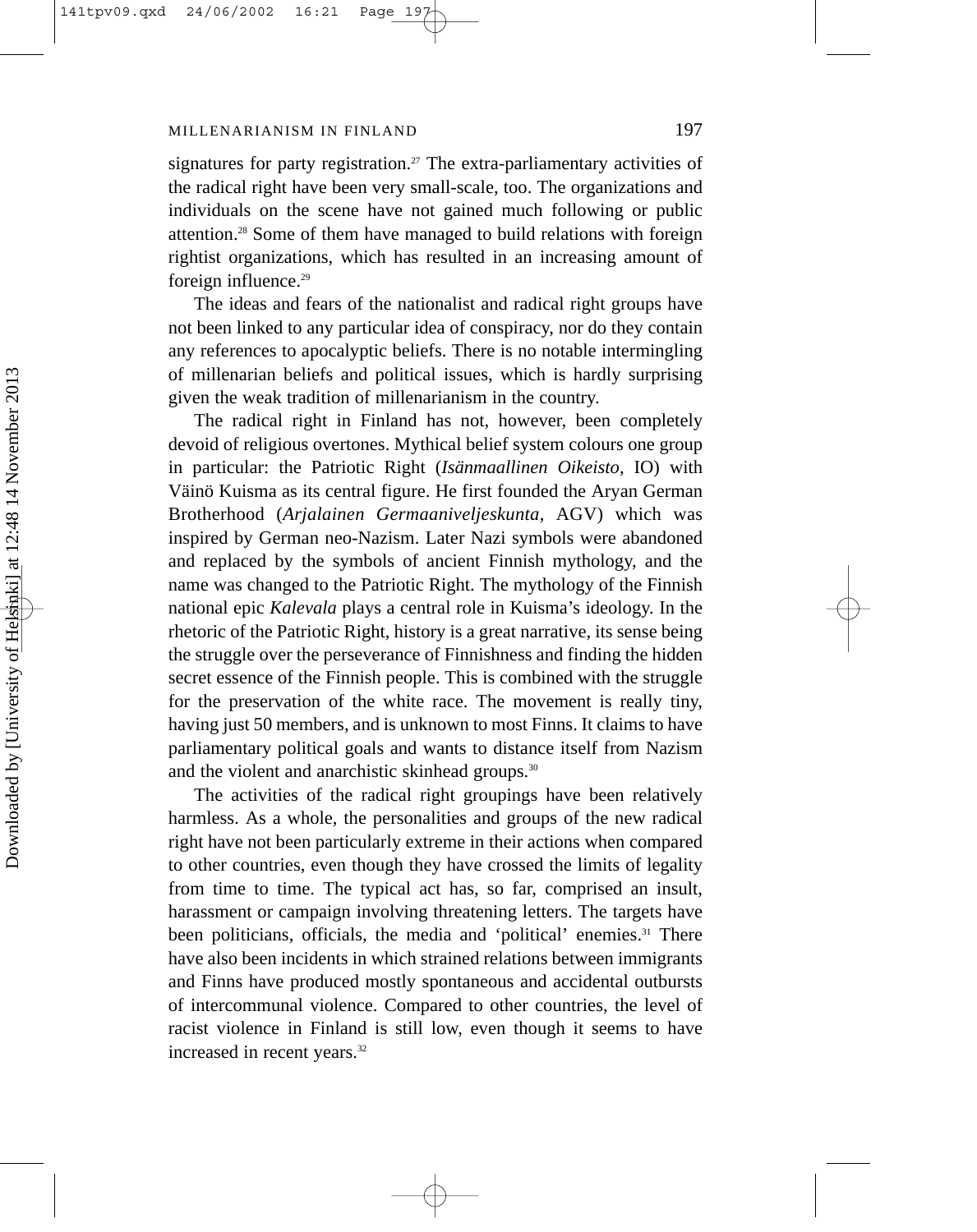Besides the fact that radical right ideology and millenarian beliefs are largely rejected by the mainstream, there is also something about Finnish attitudes towards the state that makes fierce opposition against state power and the formation of secular millenarianism, such as that linked to the NWO conspiracy theories, quite unlikely.

As a reason for the relatively positive attitude towards the state, one might point to the fact that Finland is quite a new state. The independence gained in 1917 liberated Finland from the power of Russia and attempts at Russification. Seen in the light of history, the state is thus more likely to be perceived as a guarantor of freedom than as a threat to it. Moreover, as legislation conferring freedom of speech and religion is in place, there are few grounds for alternative political and religious movements to accuse the state of discrimination. Seen from this perspective, the idea that the state would function as an arm of evil forces or as part of some kind of conspiracy seems rather outlandish.

The second thing that might be mentioned in this context is that, to borrow the words of Kyösti Pekonen, the welfare state has so far functioned well enough to 'buy' political tranquillity.<sup>33</sup> Still, even with the privatization of state-owned companies, the role of the state is strong in every sector of society and the welfare state model enjoys wide support among the citizens. Despite the financial problems during the recession of the early 1990s that forced the state into cutbacks in subsidies, the welfare state has so far functioned relatively well and managed to prevent any large-scale displacement. This might also be one of the main reasons for the weakness of millenarian religiosity today.

Beside the fact that the legitimacy of the state is largely unquestioned, there are other factors that would make it difficult and unproductive to form 'militia-type' organizations opposing the state. Even though Finland is a sparsely populated country, the administrative bureaucracy is extensive and systematized so that it is almost impossible to turn one's back completely on society. Conscription creates a further bond between the male population (and female volunteers) and the state.

This is not to say that critics of the political system and the welfare state are non-existent. In fact, according to surveys, attitudes towards party politics are quite negative. Moreover, Finns are relatively uninterested in politics and do not feel that any party is speaking for them. One sign of the diminishing interest in party politics is the voting turnout, which declined from 84 per cent in 1966 to 68 per cent in 1999.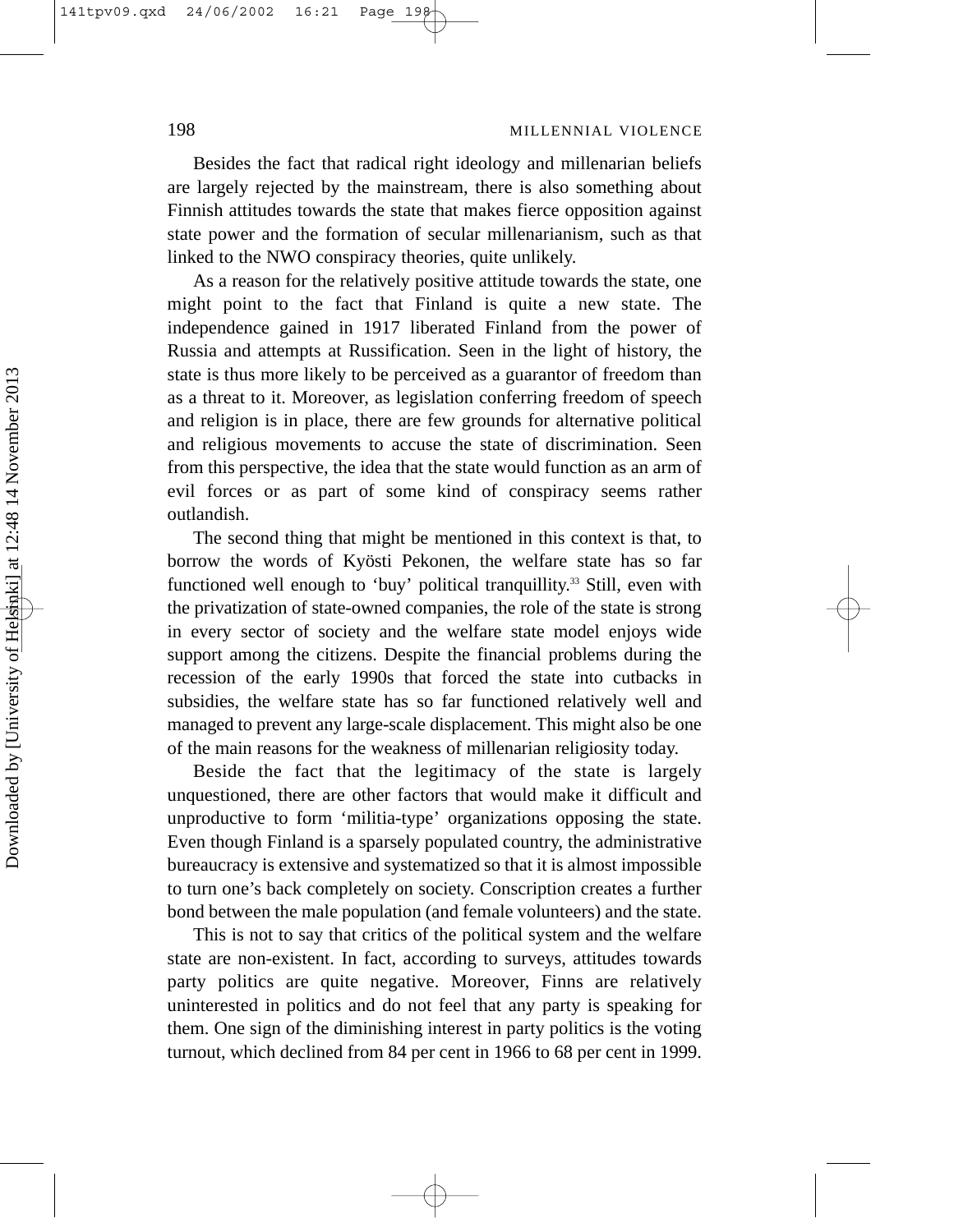The level is still high when compared to many other countries, but in the context of Finland the decline is truly significant. Some scholars have also talked about growing alienation from party politics, especially among the youth and in the new working-class urban areas. However, this anti-party sentiment has so far manifested as social apathy and apolitical indifference.34

One factor that can be viewed both as the reason for and consequence of the relatively modest forms of political protest activity is the attitude towards the police. Respect towards the police in Finland is high. According to the Security Barometer of the Police in 1999, 91 per cent of Finns had an above-average trust in the police. In another study, 55 per cent of the respondents thought that the police had too little power and only four per cent of the interviewed thought that they had too much power. The citizens see the police as impartial, understanding, realistic and professional, and believe they succeed well in the tasks assigned to them.<sup>35</sup> The police have so far not needed to use harsh measures to maintain public order and security, which has in turn helped prevent the polarization of attitudes towards state power.

Following from all of these factors, there are hardly any groups in Finland that openly hold millenarian beliefs. One can quite safely assume that the turn of the millennium did not have any significant religious or political meaning for large majority of Finns. This is not surprising, given that extreme millenarian beliefs are fairly alien to Evangelical Lutheranism, which is one of the key elements of the Finnish culture.

## **Waiting for the Millennium Party and Bugs – Expecting the Year 2000 in Finland**

Despite the weak tradition of millenarianism, the approaching turn of the millennium provoked a fair amount of discussion, anxiety and fears in Finland, just as it did in many other countries. These fears will be approached using three different sources. First, the results of public opinion polls related to the year 2000 will be discussed. After that, the discussion in the newspapers in the last months of 1999 will be analysed and finally, the security officials' views and preparations will be discussed.

#### *The Opinion Polls*

The fears and expectations related to the approaching year 2000 were the topic of two (multiple choice) opinion polls conducted by Suomen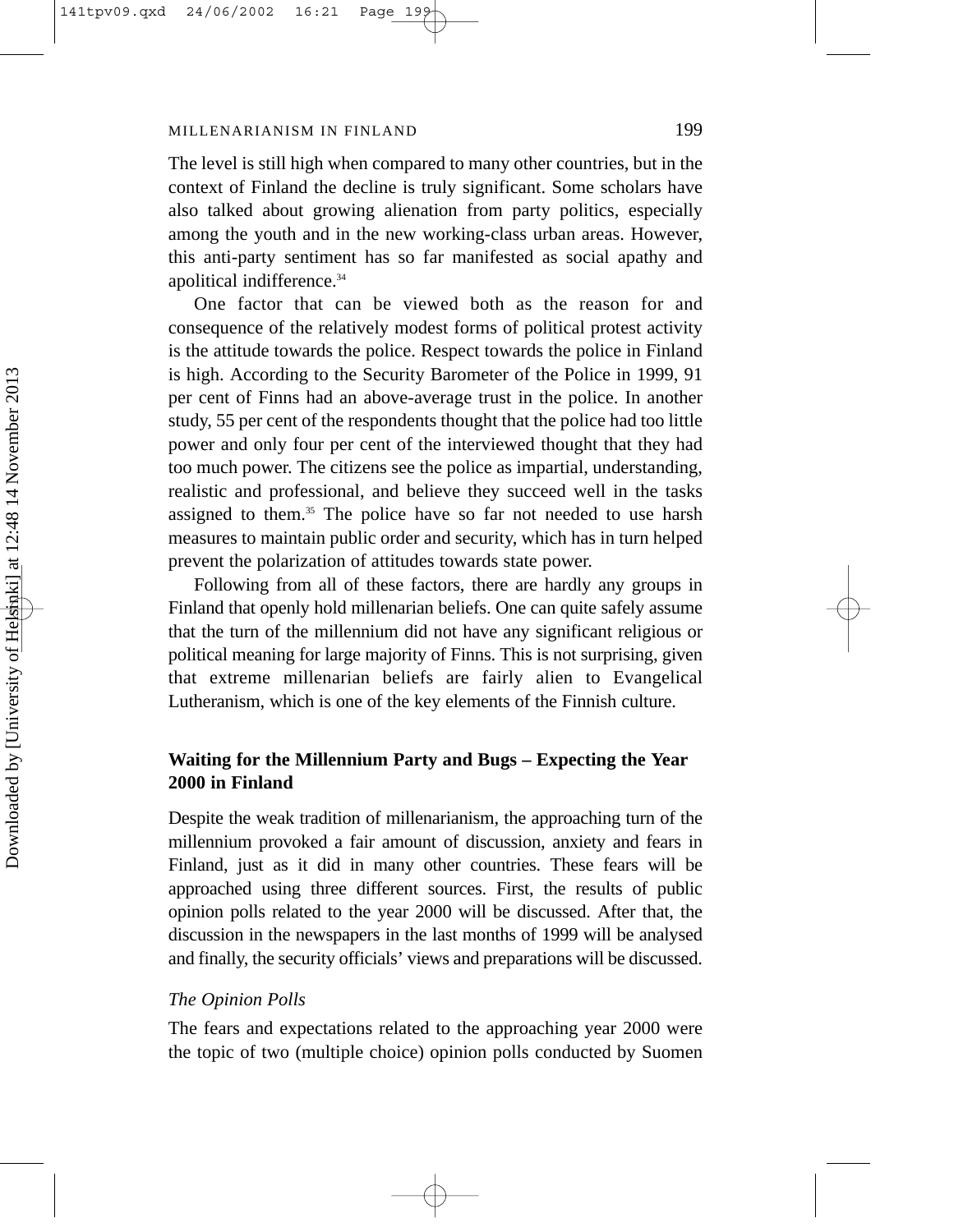Gallup Oy for the Research Institute of the Evangelical Lutheran Church of Finland. The first opinion poll called 'Vuosi 2000' (Year 2000) was conducted in May 1997 and the second one, 'Pelot ja uhkakuvat' (Fears and threat scenarios) in September 1999.36

The results of the surveys suggest that on average the Finns were not very concerned about the turn of the millennium. Moreover, their anxiety seemed to decline over time. In the 1997 survey, 20 per cent of those interviewed said that they were somewhat or very nervous, while in 1999 only 15 per cent gave that answer. Most interviewees did not believe that fear and mass hysteria would spread widely at the turn of the millennium. Only some 12 per cent agreed somewhat or totally that fear and mass hysteria were possible. In a news magazine article, it was suggested that the peak of millennium excitement was probably in the winter 1998–99, and thus fell between these two surveys. $37$ 

It also emerged from the surveys that most Finns did not give any specific religious meaning to the turn of the millennium, at least in terms of the return of Jesus or religious revivalist movements. In 1997 for example, only five per cent and in 1999 only three per cent agreed somewhat or totally with the argument that Jesus would return to the earth around the year 2000. About one-tenth (12 per cent in 1997 and seven per cent in 1999) of those interviewed agreed with the suggestion that a new revivalist movement would spread around the world at the turn of the millennium. However, a considerably larger proportion thought it was possible that religious extremists groups would spread prophecies of the end times and excite people around the world. This was asked in the 1999 survey, and 68 per cent of the interviewed found it at least possible. About the same proportion (69 per cent) found it possible or probable that there would be great catastrophes around the world caused by the collapse of information technology systems.

When compared to the other threat scenarios in the surveys, these two ranked seventh and eighth. The five threat scenarios that were found possible or even probable by most of the interviewed were the same in both years. These were a flood of refugees caused by hunger, the collapse of the Russian economy followed by a flood of refugees to Western Europe, the use of drugs slipping totally out of the authorities' hands, a major series of floods and earthquakes, and the death of tens of millions of persons from diseases similar to AIDS. The proportion of the respondents who found these threat scenarios possible or even probable to materialize at the turn of the millennium varied from 70 to 85 per cent.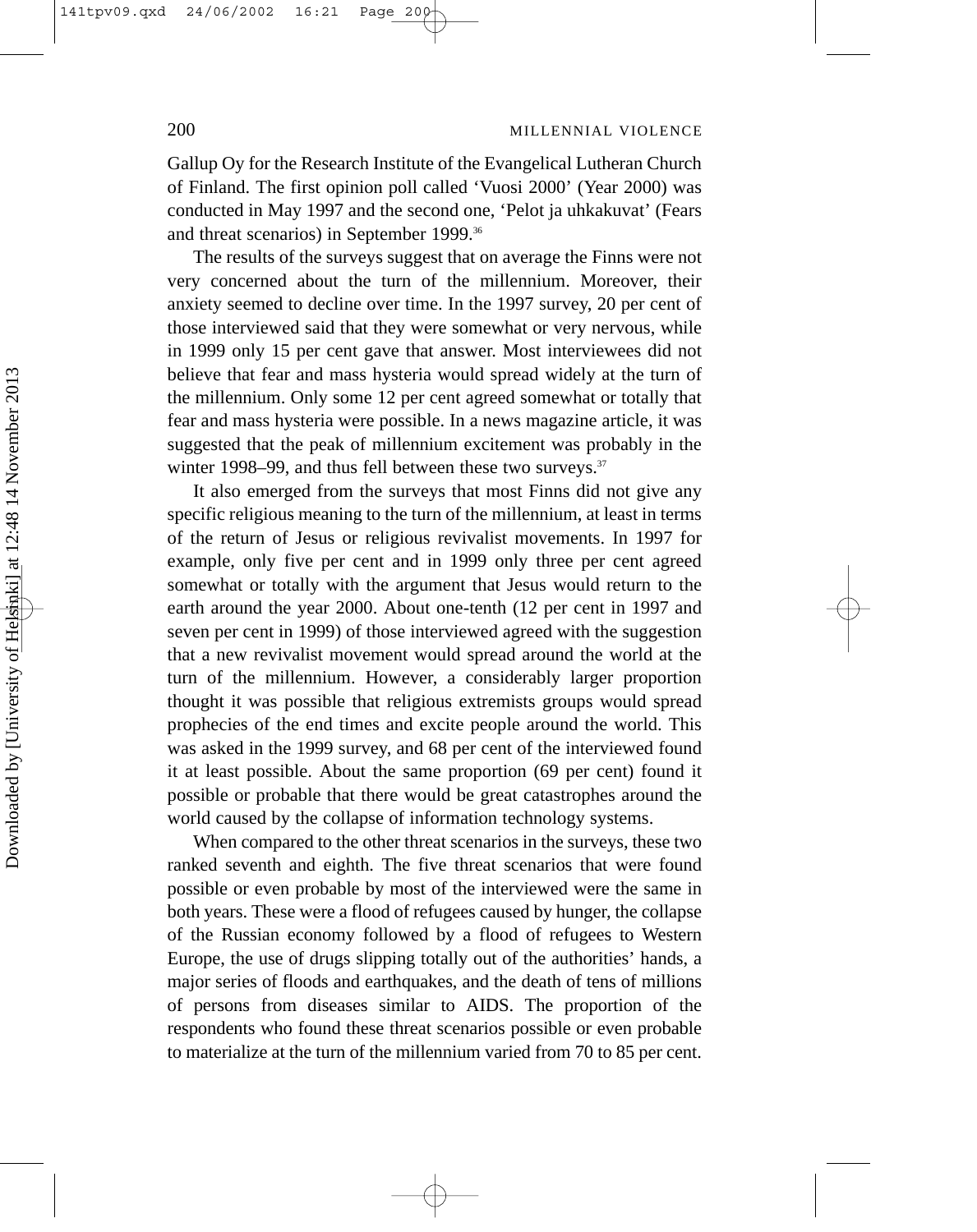As can be seen from these surveys, the top fears and threat scenarios were of a very general nature. As it is noted by the Research Institute of the Evangelical Lutheran Church of Finland, these threats and fears would probably have been among the top ones even if the turn of the millennium was not in sight.<sup>38</sup> The respondents were asked to evaluate the statements specifically in the light of the turn of the millennium. How strictly they actually did that can be questioned. Considering that only some 15 to 20 per cent of the respondents said they felt at least somewhat nervous about the turn of the millennium, even though the majority of them found various threat scenarios possible or probable, it seems that the date was not a very significant reason behind the fears.

Since the opinion polls consist of multiple-choice questions, it is possible that there were some fears and threat scenarios that the surveys did not highlight. To obtain more insight on the public discussion and atmosphere, a look will be taken at newspaper articles published in late 1999.

#### *Discussion in the Newspapers*

Reading through the main newspaper, two tabloid papers and two weekly papers published between October and December 1999,<sup>39</sup> one notices that the word 'millennium' comes up fairly often. The newspapers featured 117 articles on issues directly related to the turn of the millennium. The most popular topic is how to celebrate the New Year's Eve, as 50 articles deal mainly with this theme. The majority of the articles (77) was published in December and almost half of those (37) in the last week of that month, whereas in October there were only 12 articles on the topic.

Some kind of threat related to the turn of the millennium is discussed in 42 articles. The most common threat scenarios brought out in the articles are Y2K problems with computers and their possible consequences in general and specifically in Finland, the threat posed by millenarian or other kinds of extremists to the US (or that the US authorities were monitoring such groups and individuals), any kind of Y2K problems in Russia, and disturbances in Jerusalem or elsewhere in the Middle East.

The threat taken most seriously was what would happen if Russia had not resolved its Y2K problems properly. Whereas such threats as problems with the supply of energy and water are mentioned, the most critical issue is considered to be what might happen in Russian nuclear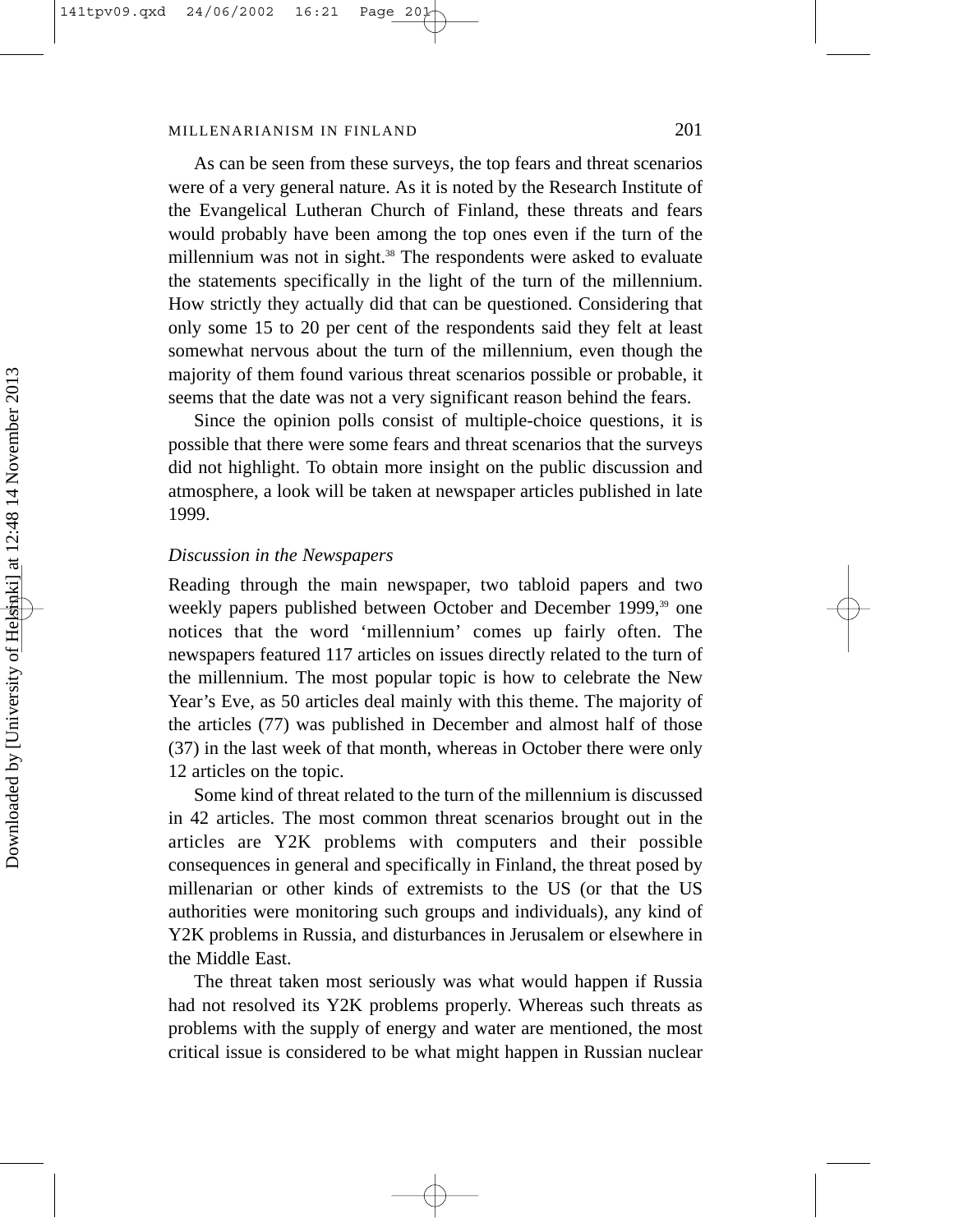power plants.40 That this threat was taken fairly seriously by the public is shown by the fact that, as the newspapers report, the demand for iodine tablets increased considerably towards the end of the year 1999.41

The possibility of action by extremists, and the authorities' actions to prevent them, were discussed in 15 articles. The majority of them (11) were published in December and almost half of the total (7) in the last week of the month. The individual countries that got most attention in this context were the USA and Israel. When discussing the threats faced by the USA, the main focus was usually on the efforts of the authorities to prevent acts by the extremists. In this context, the security measures in Time Square, the arrest of Ahmed Ressam and the search for Abdelmajed Dahoumane, and the cancellation of New Year's celebrations in Seattle, were dealt with. When it came to Israel, attention was drawn to the existence and deportation of groups which were alleged to have planned to act around the turn of the millennium and the measures taken by the authorities to ensure that nothing would happen. Another common theme was the Jerusalem syndrome, a temporary mental disorder (most typical among the pilgrims) under which the person believes himself to be a biblical character.

What is notable is that in these articles dealing with possible disturbance caused by extremists, Finland is mentioned no more than once, and then only to announce that this kind of threat does not exist in Finland. It was reported that, according to the research work by the EU police work group, Europol, and Interpol, that there was no threat of terrorism in Finland (or in many other European countries). $42$  No explanation was provided for this, probably because when it comes to Finland, the finding was hardly surprising in any way. All of the other 15 articles that dealt with threats to Finland were related to the Y2K problem. A few critical voices notwithstanding, in almost all of these articles it was confirmed that the preparations had been sufficient and everything should go on without any major problems. This is especially true about the articles describing how the state authorities and different companies had prepared for the year 2000 which were published on the last days of 1999.<sup>43</sup> The citizens were assured that, thanks to good planning and preparation plus extra staff in place on New Year's Eve, everything would go smoothly. When it comes to people's behaviour, the authorities and journalists seem to have been worried primarily about how people would make it to home in one piece after hard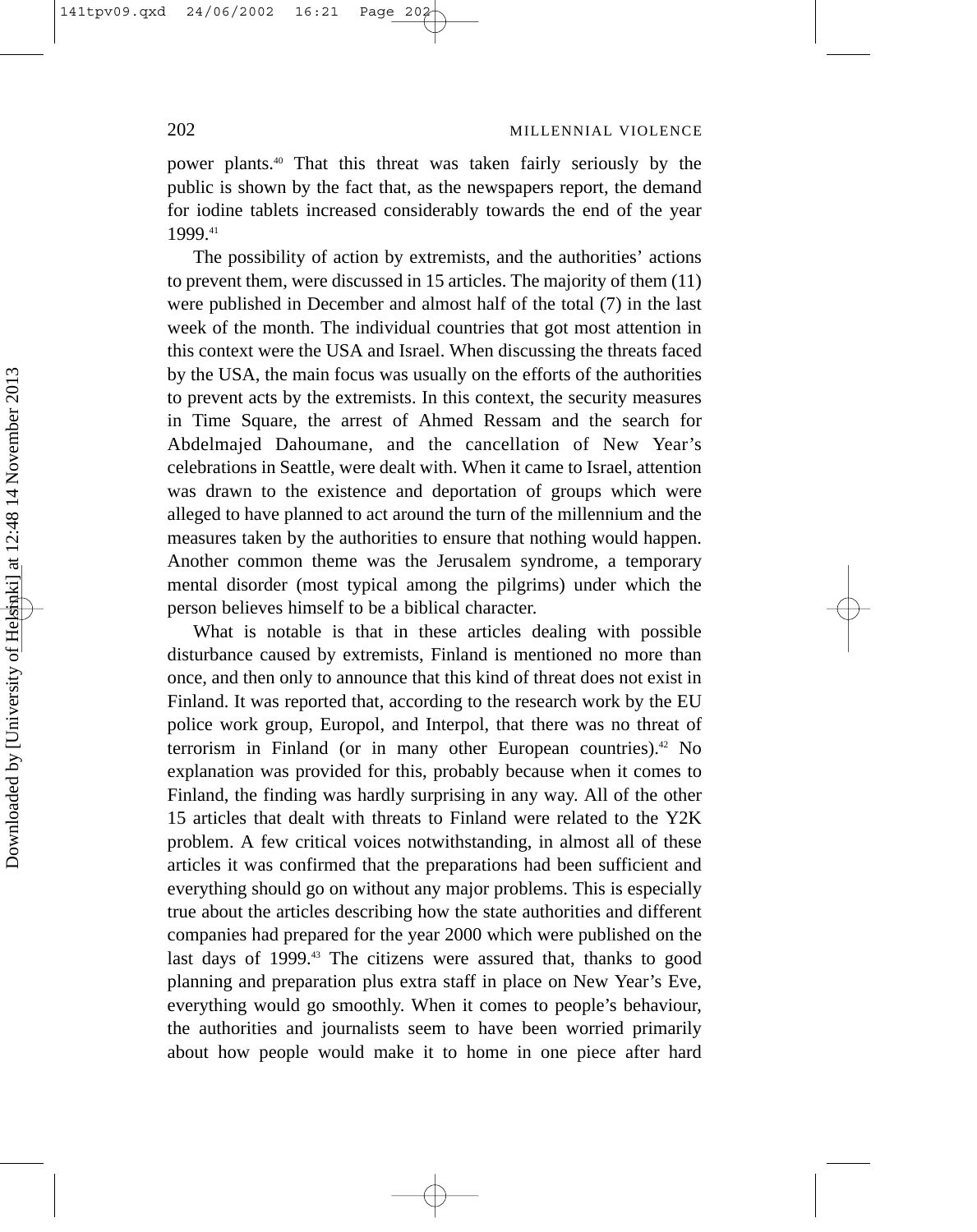celebrations without getting stuck in traffic or lost in the cold winter night.

#### **Security Officials' Point of View and Preparations**

What about the security officials? Did they also regard the approaching turn of the millennium as calmly as everyone else? From the perspective of this article the answer is yes and no – officials prepared carefully for New Year's Eve, but for completely different reasons than the threat of radical actions.

The preparations for the turn of the millennium were extensive. As in many other countries, the state and private companies had spent considerable amounts of money to ensure that their systems were Y2K compatible. To give some examples, the rescue services had more people at work on New Year's Eve than ever before, except during major disasters or accidents. Most companies had staff standing by to make sure that there were no problems. Helsinki Energy, for example, had five times more employees at work than normal. The supply of water was ensured by filling water towers to maximum.<sup>44</sup>

Maintaining public order and internal security is the responsibility of the police in Finland. The organization is tripartite, consisting of organs at national, provincial and local level. The police organization is led by the Police Department of the Ministry of the Interior. The Provincial Police Command reports directly to the Supreme Police Command. These organs are responsible for developing and leading the work of the police on their own area of operations. Securing public order and security is the responsibility of the local district police. For this task it receives guidelines from the Supreme and Provincial Police Command, but normally fulfils the task fairly independently at the operational level. In addition to these, there are some national units directly under the Supreme Police Command. These are the National Bureau of Investigation, the Security Police, the National Traffic Police, the Police Technical Centre, the Police School and the Police College of Finland. The Helsinki District Police also report directly to the Supreme Police Command.<sup>45</sup> The police organization ultimately reports to the Minister of the Interior.

From the perspective of internal security and public order, the key organizations in the preparations for the turn of the millennium were the Security Police, the Supreme and Provincial Police Command and the District Police.46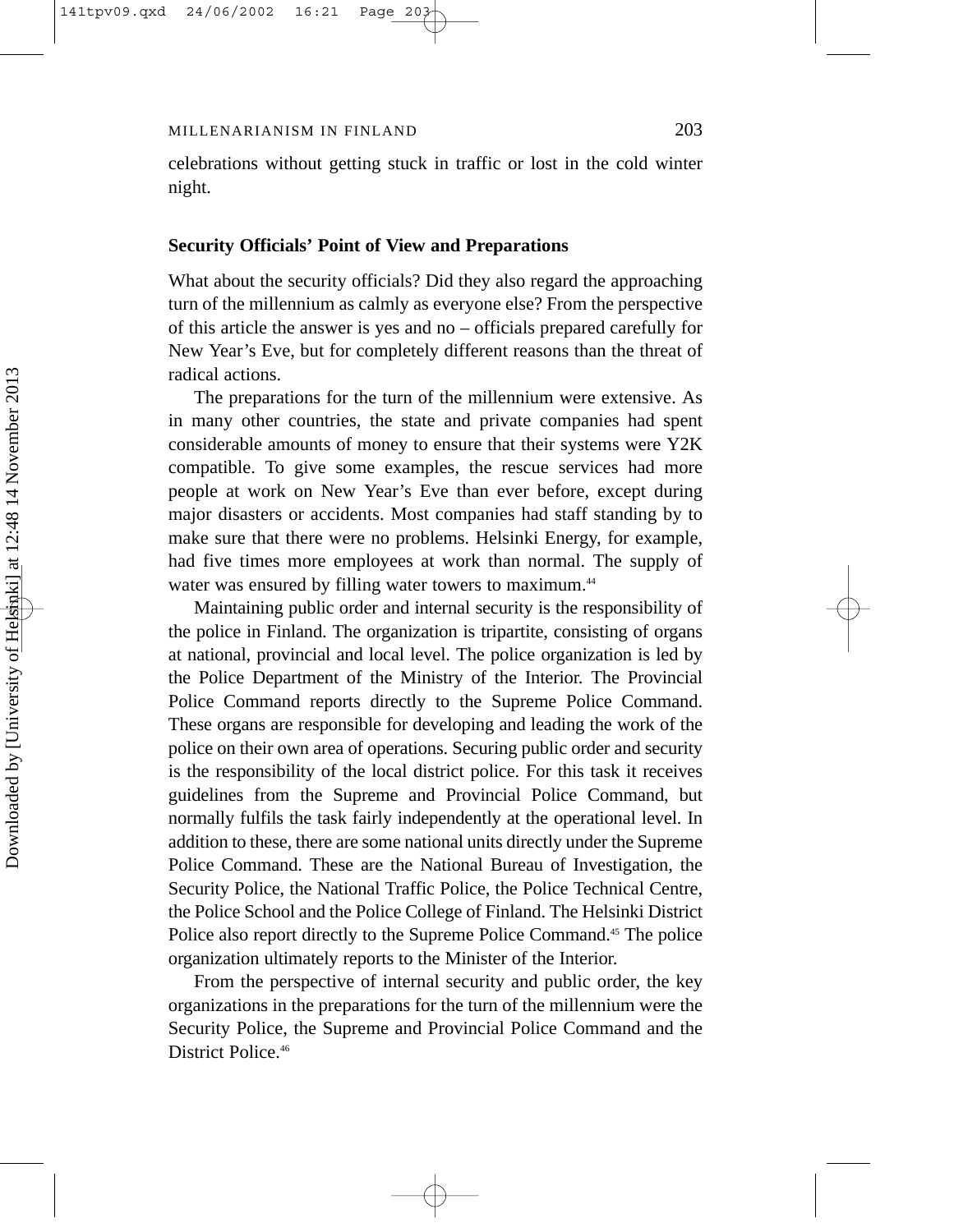As part of its task to monitor and prevent actions that might pose a risk to internal security and international relations, during the years 1998–99 the Security Police investigated the possibility of action that would threaten public security around the turn of the millennium. The investigation focused on the movements that, according to the international experience, might potentially pose a threat. There was no specific incident, report or piece of information that gave an impulse to this investigation. Instead, these kinds of movements are constantly being monitored at some level. The investigation on the risks related to the turn of the millennium was not a major project in the Security Police; the issue was not even mentioned in their annual report for 1999. Instead, the attention of the Security Police was directed mainly to the tasks related to the first EU Chairmanship by Finland (1 July–31 December 1999).

The results of the investigation confirmed the presumption that there were no significant threats caused by the behaviour of some groups or individuals holding beliefs related to the turn of the millennium. The Security Police did not identify any individual or group in Finland as posing a possible threat. When it comes to acts committed by international or foreign groups in Finland, they were, and still are, in general considered to be improbable, and as to the turn of the millennium, this possibility was not specifically discussed within the Security Police. The Security Police were somewhat concerned about the possibility that someone might take advantage of the special occasion and issue a threat directed at information technology systems. However, there were no signs that someone was planning this kind of act. At a more general level, the Security Police had devoted quite a lot of effort to dealing with threats related to the vulnerability of the information system. The Security Police had been concerned with issues like the organized sabotage, destruction, theft or spoiling of information systems. As many of the critical key systems maintained by private companies, the Security Police felt it necessary to expand its guidance and instruction activities in this sphere by, for example, establishing contacts with high-tech companies in the country.<sup>47</sup>

The low probability of radical action around the turn of the millennium was confirmed by the report of the EU police work group discussed in *Helsingin Sanomat* on 24 December 1999. In addition to this, according to Deputy National Police Commissioner Jorma Toivanen, who was interviewed in the same article, Europol and Interpol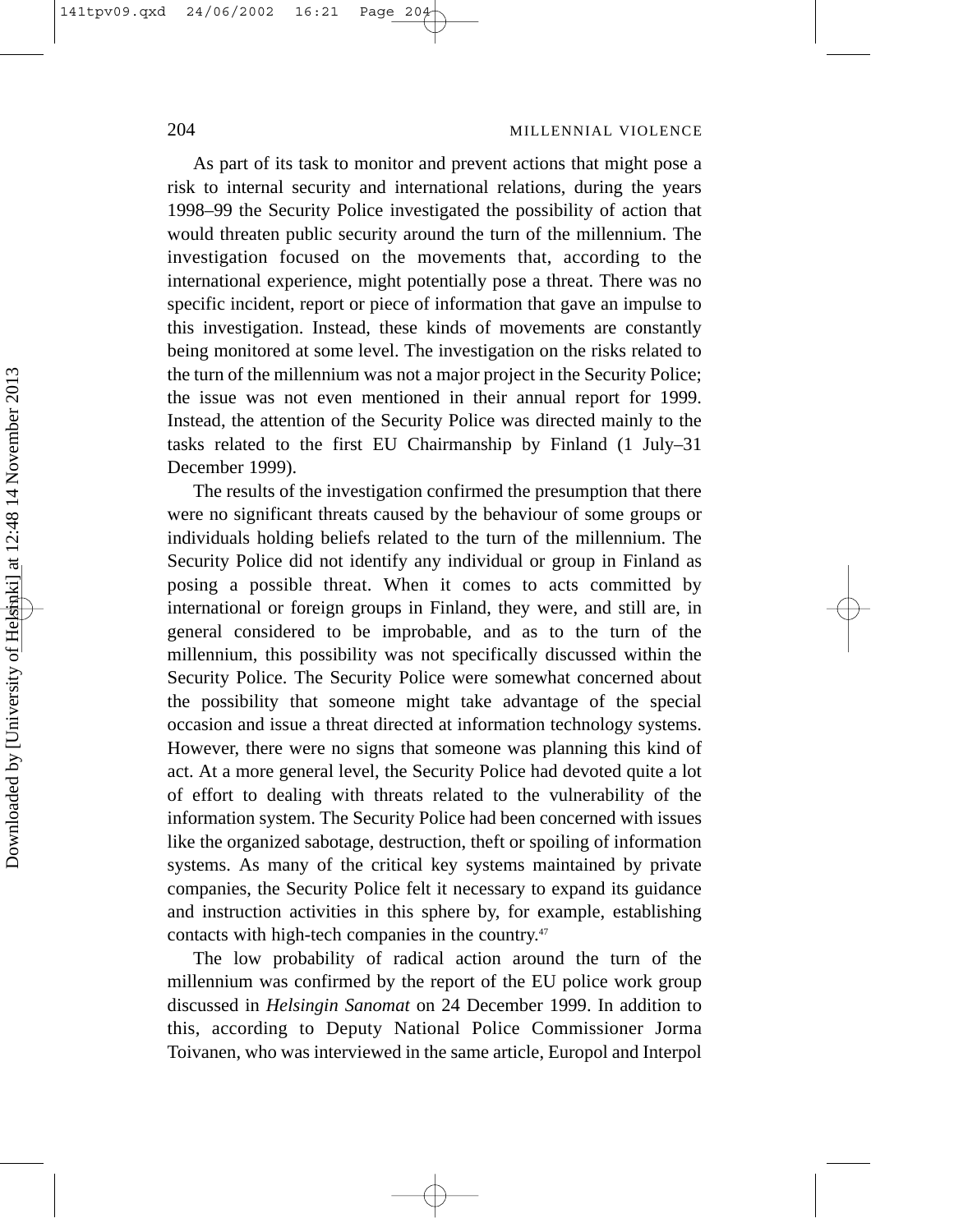141tpv09.qxd 24/06/2002 16:21 Page 205

had no contact with Finland to warn about any specific threat scenarios.<sup>48</sup>

Following from this, the possibility of religiously or politically motivated unrest at the turn of the millennium was not the focal point of the preparations in the police organization. Based on the risk analyses gathered by the Police Department of the Ministry of the Interior, the preparations were directed at risks related to the possible consequences either of the Y2K problem or of the unusual scale of celebrations. To give an example, the Police Department was in contact with the banks to ensure that should there be any problems with the electricity, the security of the banks would be guaranteed. It was also made sure that the police and rescue organizations could operate even if Y2K-related problems occurred.

The Police Department estimated that it should be possible to ensure public order and security without making any exceptional arrangements. Work shifts were planned to ensure that there would be sufficient police officers on duty on New Year's Eve. Should the police forces have needed assistance, there was a mechanism under law to obtain extra manpower and equipment from the defence forces. However, this possibility was not part of the plan – the Police Department had merely checked with the defence forces that everything was working as usual should something come up.

On the local level, the main concern seemed to be the scale of celebrations. For example, in Helsinki it was expected that tens of thousands of people would gather in the city centre to see the fireworks. Planning and preparing for the New Year's Eve in the Southern Police District of Helsinki – comprising the city centre where most of the crucial governmental buildings are located and where most celebrations and demonstrations usually take place – started in July 1999. The police did not expect this particular New Year's Eve to differ from the other ones in quality, only in the scale of celebration. Thus the plan was based on the normal New Year's Eve scheme, but everything was multiplied by three or four. The arrangements were of equal size to those taken around a big state visit, but on the other hand, the readiness of the police was considerably lower than during the Helsinki EU Summit in December 1999.

In practice this meant that there were around 100 policemen around the city centre on the New Year's Eve. Besides the district's own police forces, extra help was obtained from the other police districts of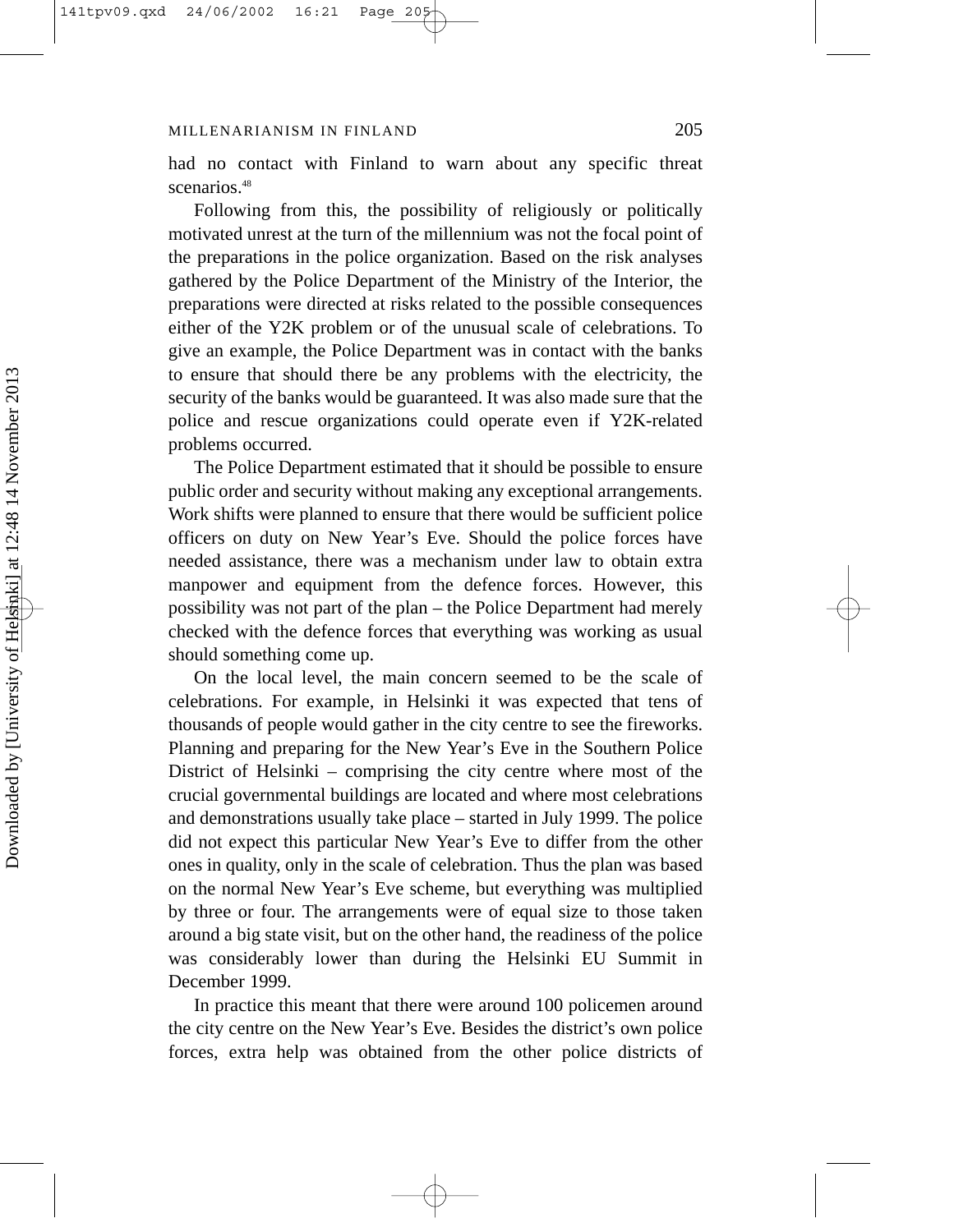Helsinki. This is normal practice during special events. There were also some organizations and associations taking part in the arrangements (again as usual on New Year's Eve) and some 60 or 70 stewards assisting during the celebration.

The turn of the millennium went smoothly in Finland. There were almost no Y2K problems at all, which in fact exceeded the expectations of the Ministry of the Interior which had assumed that there would have been at least some difficulties. Moreover, according to the police reports, the celebrations went peacefully and no severe disturbances of public order took place. In the Helsinki city centre about 100,000 persons gathered to see the fireworks. Despite this incredible number of people, everything went almost as on any other New Year's Eve except for the traffic jams.<sup>49</sup>

With regard to actions motivated by millenarian beliefs, there is not much to say. The two suicide cases of Satanists have already been mentioned. It is possible that there were people waiting for doomsday, but none of them did anything that would have made the news or given anyone a reason to file a police report. The Chief Inspector who led the police operation in the Helsinki city centre recalled that he got a couple of announcements about individuals holding some kind of banners and talking about the end of the world. These persons were considered harmless and were left alone, and no written report of these incidents was made.<sup>50</sup>

There are many reasons why everything went so well at the turn of the millennium. In the Y2K matters, the police credit companies and organizations for solving the problems before the year's end. As for the outdoor celebrations, they are actually always relatively modest on New Year's Eve. In addition to this, judging from the newspapers, it seems that by the autumn of 1999 many people were already fed up with the millennium excitement. Many tickets to millennium parties went unsold as many people decided to celebrate the occasion with their family at home.<sup>51</sup> The night of the millennium, anticipated with fear and excitement, turned out to be like any other New Year's Eve. In the end, the turn of the millennium went even more smoothly than expected and there were few signs of anyone waiting for the Apocalypse in Finland.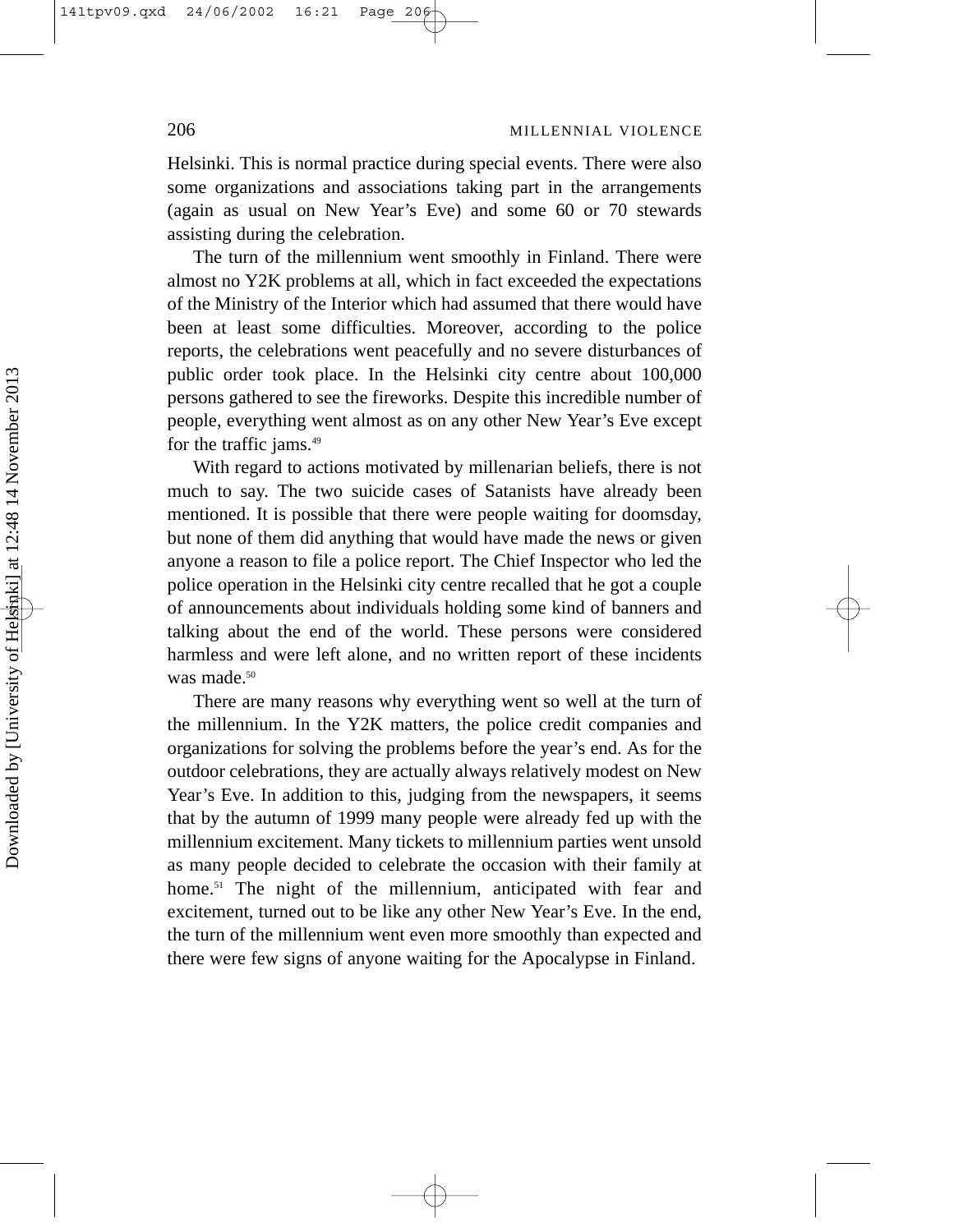#### **NOTES**

I would like to thank Prof. Jeffrey Kaplan, Prof. Kyösti Pekonen, Dr Tomas Ries and various other scholars and security officials mentioned later in the notes for their assistance and insight.

- 1. Statistics on the membership of registered communities are provided by Statistics Finland (www.stat.fi/tk/tp/tasku/taskue\_vaesto.html). Information on the membership of Pentecostal communities is from Harri Heino, 'Religion and Churches in Finland' (virtual.finland.fi/finfo/english/uskoeng.html). Heino's article is one of the best introductions in English to the Finnish religious scene.
- 2. The survey is called Gallup Ecclesiastica and it is conducted every fourth year. The results are presented e.g. in Kari Salonen, Kimmo Kääriäinen and Kati Niemelä, *The Church at the Turn of the Millennium. The Evangelical Lutheran Church of Finland from 1996 to 1999* (The Research Institute of the Evangelical Lutheran Church of Finland 2001), pp.17–20. The publication is available on the Internet at www.evl.fi kkh/ktk/publication96-99/publ51.pdf.
- 3. Interestingly enough, the percentage of the interviewees who said that they believe in God as taught by Christianity has risen since 1991 when only 33 per cent gave that answer. One explanation give for this is that the importance of shared communal values increased because of the uncertainty induced by the economic recession (Salonen *et al*. (note 2), pp.17–18).
- 4. See for example Jouko Sihvo, 'Suomalaisten uskonnollisuus [Finnish religiosity]', in Pertti Suhonen (ed.), *Yleinen mielipide 1997* (Helsinki: Kustannusosakeyhtiö Tammi, 1997), pp.33–53.
- 5. The concept of the 'folk church' has different meanings. It can be understood to refer to a church which, because a significant majority of people belonging to it, has a special relationship with the state. The folk church can also be seen as an institution providing services, and as such, an analogous institution to the state and the municipalities. In contrast to this functional view referring to the prevailing situation, the folk church has been used to refer to an ideal or theological programme. From this perspective, the folk church can be understood as a missionary concept, for example. For more see Hannu T. Kamppuri, 'The "Folk Church" as an Ecclesiological Concept', in Pirjo Työrinoja (ed.), *The Evangelical Lutheran Church in Finnish Society. Documents of the Evangelical Lutheran Church of Finland* 6 (Helsinki: Church Council for Foreign Affairs, 1994), pp.20–25. While both views have been present in the Finnish discussion, it is the functional view referring to the prevailing situation that seems to be dominant.
- 6. Salonen *et al*. (note 2), pp.71–4, Heino, 'Religion and Churches in Finland' (note 1).
- 7. The argument about the alternative rather than oppositional nature of the religious movements was clearly brought up in the conference 'Oppositional Religions in Finland', which took place in Helsinki in 1999. For the papers presented in the conference see Jeffrey Kaplan (ed.), *Beyond the Mainstream: The Emergence of Religious Pluralism in Finland, Estonia, and Russia*. Studia Historica 63 (Helsinki: SKS, 2000).
- 8. I am greatly indebted to Ilpo Pursiainen for his insights on this topic.
- 9. Kimmo Katajala, 'Savuna taivasten valtakuntaan. Vanhauskoisten polttoitsemurhat Ruotsin-Karjalassa 1600-luvun lopulla [In smoke to the kingdom of heaven. The selfimmolations of Raskolniks in the late seventeenth century in Swedish Karelia]', in Kimmo Katajala (ed.), *Manaajista maalaisaateliin. Tulkintoja toisesta historian, antropologian ja maantieteen välimaastossa. Tietolipas 140* (Helsinki: Suomalaisen Kirjallisuuden Seura, 1995), pp.181–207.
- 10. Ilpo Pursiainen, 'Salaiset kansiot: Suomalainen millenarismi 1918–1939 Etsivän Keskuspoliisin asiakirjoissa [Secret files: Finnish millenarianism 1918–1939 in the documents of the Secret Police]', in Sulevi Riukulehto (ed.), *Perinnettä vai bisnestä? Kulttuurin paikalliset ulottuvuudet* (Jyväskylä: Atena Kustannus Oy 2001), pp.204–16;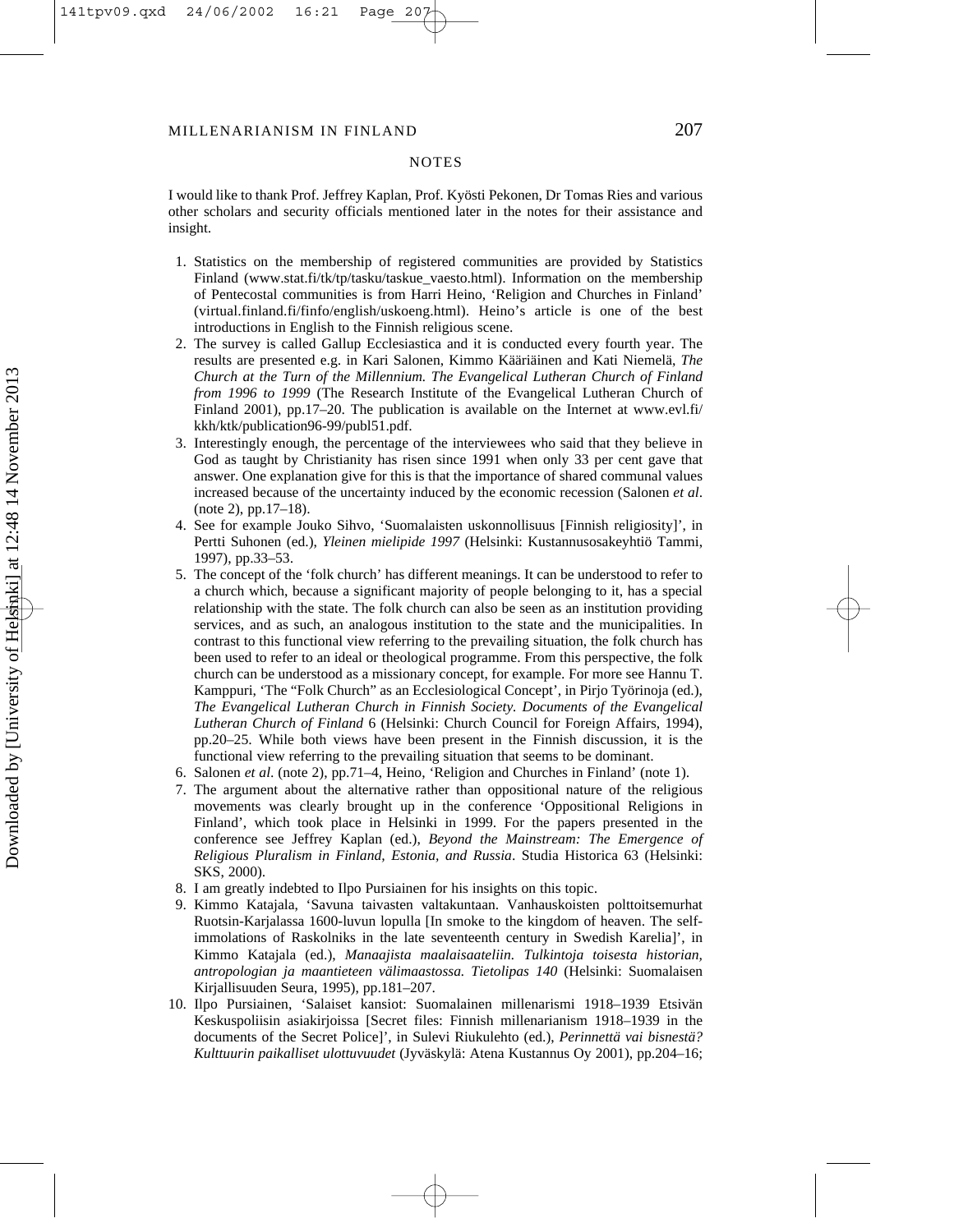Interview with Ilpo Pursiainen on 18 June 2001.

- 11. The information on the Åkerblom movement is based on the dissertation of Gustav Björkstrand (Gustav Björkstrand, *Åkerblom-rörelsen. En finlandssvensk profetrörelses uppkomst, utveckling och sönderfall* [Åkerblom movement. The birth, development and dissolution of a Finnish–Swedish prophet movement]. *Meddelanden från stiftelsens för Åbo Akademi Forskningsinstitut, nr 11* (Åbo 1976)). For those interested, there is an English summary available in the end of the book. Almost the same text is published also in Harald Biezais (ed.), *New Religions. Based on Papers Read at the Symposium on New Religions Held at Åbo on the 1st*–*3rd of September 1974. Scripta Instituti Donneriani Aboensis VII* (Stockholm: Almqvist & Wiksell International, 1975) under title 'Formative Factors of the Maria Åkerblom Movement'.
- 12. Ilpo Pursiainen, 'Passion and Apocalypticism Under the Midnight Sun: The Apocalyptic Korpela-Movement in North Sweden in the 1930s', in Jeffrey Kaplan (ed.), *Beyond the Mainstream* (note 7), pp.145–56.
- 13. Ilpo Pursiainen, 'Salaiset kansiot' (note 10), pp. 208–10, 219.
- 14. Harri Heino, *Mihin Suomi tänään uskoo* [What Finland believes in today] (Porvoo/ Helsinki/Juva: Werner Söderström Osakeyhtiö 1997), pp.170–71; Saara Beckman, *Tiesivätkö he mitä tekivät?* [Did they know what they were doing] (Beckman & Norström AB, 1999).
- 15. Harri Heino's interview in *Helsingin Sanomat*, Monthly Supplement December 1999, p.67.
- 16. Heino, *Mihin Suomi tänään uskoo* (note 14), pp.154–7.
- 17. Interview with Arto Heiska and Teemu Isoaho (the Security Police) on 5 June 2001.
- 18. Merja Hermonen, 'Aspects of Youth Satanism in Finland', in Jeffrey Kaplan (ed.), *Beyond the Mainstream* (note 7), pp.273–88.
- 19. Interview with Merja Hermonen on 9 Aug. 2001.
- 20. *Project Megiddo* report, pp.26–9.
- 21. *Helsingin Sanomat* (25 Nov. 1999), p.C2.
- 22. See for example the annual report of the Security Police 1999.
- 23. Kyösti Pekonen, Pertti Hynynen and Mari Kalliala, 'The New Radical Right Taking Shape in Finland', in Kyösti Pekonen (ed.), *The New Radical Right in Finland* (Helsinki: The Finnish Political Science Association, 1999), pp.38–9.
- 24. For more about this see Lauri Karvonen, 'From White to Blue-and-Black: Finnish Fascism in the Inter-War Era', *Commentationes Scientiarum Socialium* 36 (Helsinki: The Finnish Society of Sciences and Letters 1988); and Risto Alapuro, 'Mass Support for Fascism in Finland', in Stein Ulgevik Larsen, Bernt Hagtvet and Jan Petter Myklebust (eds.), *Who Were the Fascists. Social Roots of European Fascism* (Universitetsförlaget: Bergen/Oslo/Tromsø 1980), pp.678–86.
- 25. Mari Kalliala, 'Traditions of the Radical Right in Finnish Political Culture' (pp.75–7); Kyösti Pekonen, 'Introduction to the Essays' (pp.24–5), and Jeffrey Kaplan, 'The Finnish New Radical Right in Comparative Perspective' (pp.209–13), all in Kyösti Pekonen (ed.), *The New Radical Right in Finland* (note 23).
- 26. The number of studies on the Finnish new radical right is very limited. The most notable effort has been the research project 'Criticism of politics, political detachment and the possibilities of new right-wing populism or radicalism?', which started in 1995. One of the aims of the project was to map out the situation and the ideas of Finnish radical rightwing populist and extremist movements. This is covered in Kyösti Pekonen (ed.), *The New Radical Right in Finland* (note 23), which is an excellent (and so far the only) introduction to the radical right scene in the country.
- 27. Pekonen *et al*. (note 23), pp. 31–41, 46–51. The most notable of the radical right parties in the 1990s have been The True Finns (*Perussuomalaiset*), The League for a Free Finland (*Vapaan Suomen Liitto*), and The Reform Group (*Remonttiryhmä*). The first one, the True Finns, was earlier known as The Finnish Rural Party (*Suomen Maaseudun Puolue*, SMP), which occasionally got some electoral support in the preceding decades, having even 18 MPs at its high in 1970. Nowadays the party represents just 1.3 per cent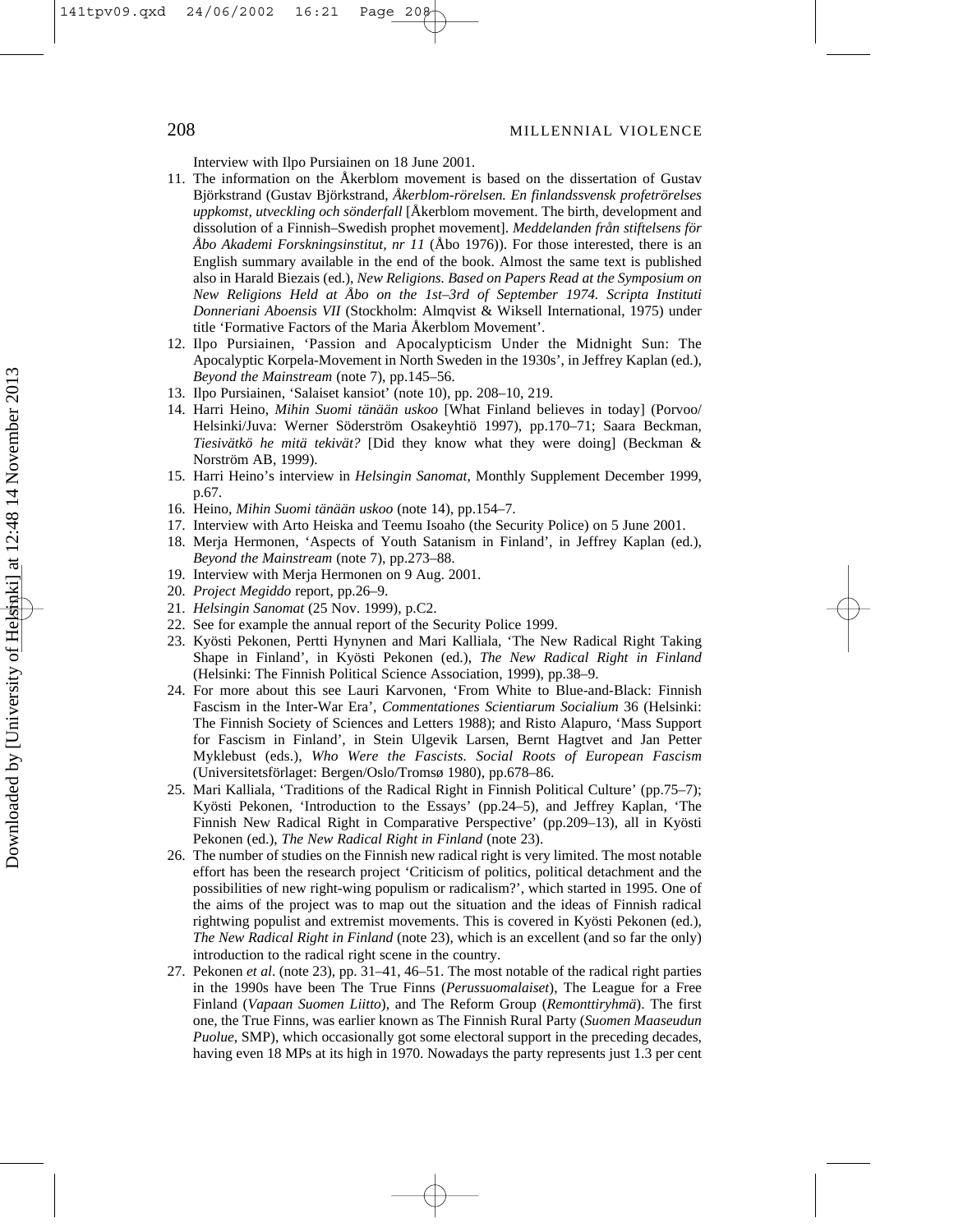of the electorate.

- 28. Pekonen *et al*. (note 23), pp.41–6. Extra-parliamentary groups include: the Patriotic National Alliance (*Isänmaallinen Kansallis-Liitto*, IKL) which is an extreme right group with nostalgic orientation, and Great Finland (*Suur-Suomi–yhdistys*), which is known for its strong verbal attacks against Russia and the Somalis in Finland. Perhaps the bestknown personality of this scene is Pekka Siitoin. Besides being known as an occultist, he is famous for his overt admiration of Hitler and National Socialism. He got a fair amount of attention (but few followers) in the 1970s and continues his activities on a small scale. For more information on him, see Mari Kalliala, 'Pekka Siitoin – Representative of the Cultic Milieu', in Pekonen (ed.), *The New Radical Right in Finland* (note 23), pp.87–113.
- 29. The annual report of the Security Police 1996, p.7.
- 30. Kyösti Pekonen, 'The Patriotic Right as a Myth', Pekonen (note 23), pp.114–36; Jeffrey Kaplan, *Encyclopedia of White Power: A Sourcebook on the Radical Right* (Walnut Hills, CA: AltaMira, 2000), pp.160–62.
- 31. The annual report of the Security Police 1999, p.10.
- 32. The first yearly report on racist crimes in Finland compiled by the Ministry of the Interior is from 1997 (for the latest reports see www.intermin.fi). The number of racist crimes reported annually to the police has been about 200–300, with the number of incidents growing each year. However, due to difficulties with the quality of data and changes in the data collection methods, one should be careful about drawing conclusions from these figures. The increase of intercommunal violence was mentioned in the annual report of the Security Police 2000.
- 33. See for example Kyösti Pekonen, 'The Problem of Political Intolerance in "Decaying" Suburbs: A Finnish Case Study', Paper presented at the Stockholm International Forum Combating Intolerance on 30 Jan. 2001 (http://2001.stockholmforum.se/se/stats/ presentpdf/pekonen.pdf).
- 34. See for example Tuomo Martikainen, 'The Urban Voters: Lost Their Empire?', in Pekonen (note 23), pp.147–58. For information on voting turnout in the 1990s see www.tilastokeskus.fi/tk/he/vaalit/vaalit\_en.html.
- 35. *Poliisin turvallisuusbarometri 1999. Haastattelututkimuksen tuloksia* [Security Barometer of the Police 1999. Results of the interview study] (Sisäasiainministeriö, Poliisiosasto 1999), pp.33–39; EVA, *Mielipiteiden sateenkaari. Raportti suomalaisten asenteista 1999* [The rainbow of opinions. Report on the attitudes of the Finns 1999], www.eva.fi/julkaisut/raportit/asenne99/sisallys.html.
- 36. The surveys were conducted by a research system called GallupKanava, which is based on a permanent group of interviewees who answer a set of questions every week via computer. The group of interviewees is selected so that it forms a representative sample of the Finnish population. In the 1997 survey, the number of interviewees was 1,422, and in 1999, 1,031. The surveys consist of two sections of multiple choice questions. In the first section, respondents were asked to evaluate the possibility of different kinds of large-scale catastrophes taking place at the turn of the millennium. The alternatives given are 'impossible', 'possible', 'probable' and 'I don't know.' In the second section, respondents were asked if they agreed or disagreed with different kind of arguments about the turn of the millennium. The choices given were 'fully agree', 'partially agree', 'partially disagree', 'totally disagree' and 'I don't know.'
- 37. *Suomen Kuvalehti* (12 Nov. 1999), p.44.
- 38. News bulletin of the Research Centre of the Evangelical Lutheran Church 12 Nov. 1999, published on Internet at www.evl.fi/kkh/kt/uutiset/mar99/kthar.htm.
- 39. The newspapers included in the study are *Helsingin Sanomat* (the leading morning newspaper in Finland by far; despite its name it is practically a national newspaper), *Ilta-Sanomat* (a tabloid paper published by the same company as *Helsingin Sanomat*) and *Iltalehti* (a tabloid paper published by another media group). In addition to these, *Suomen Kuvalehti* (a weekly news magazine) and *Kotimaa* (a weekly newspaper with Christian orientation) were included. The articles included here are those dealing